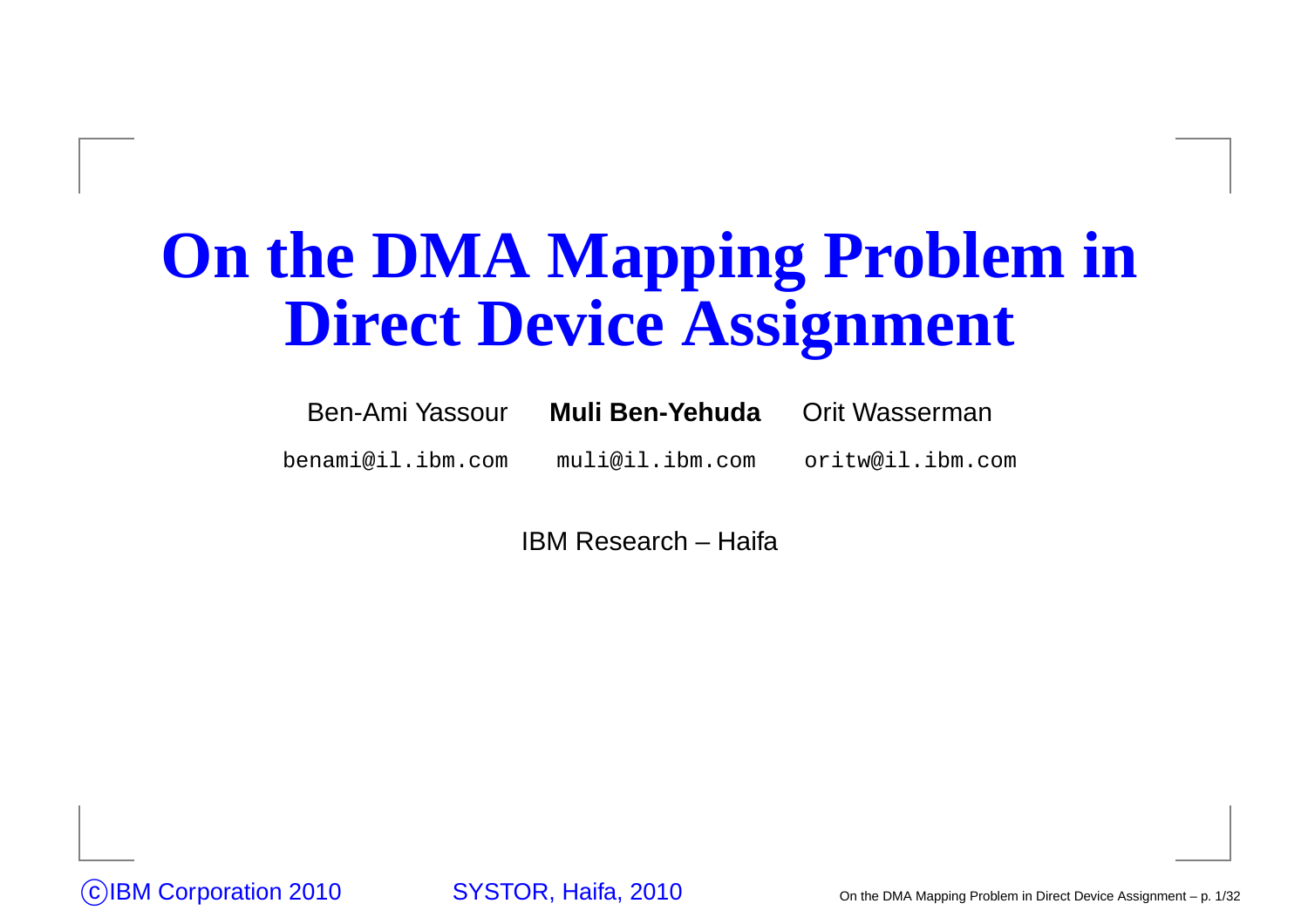## **Happy Birth Day Tomer Yassour**

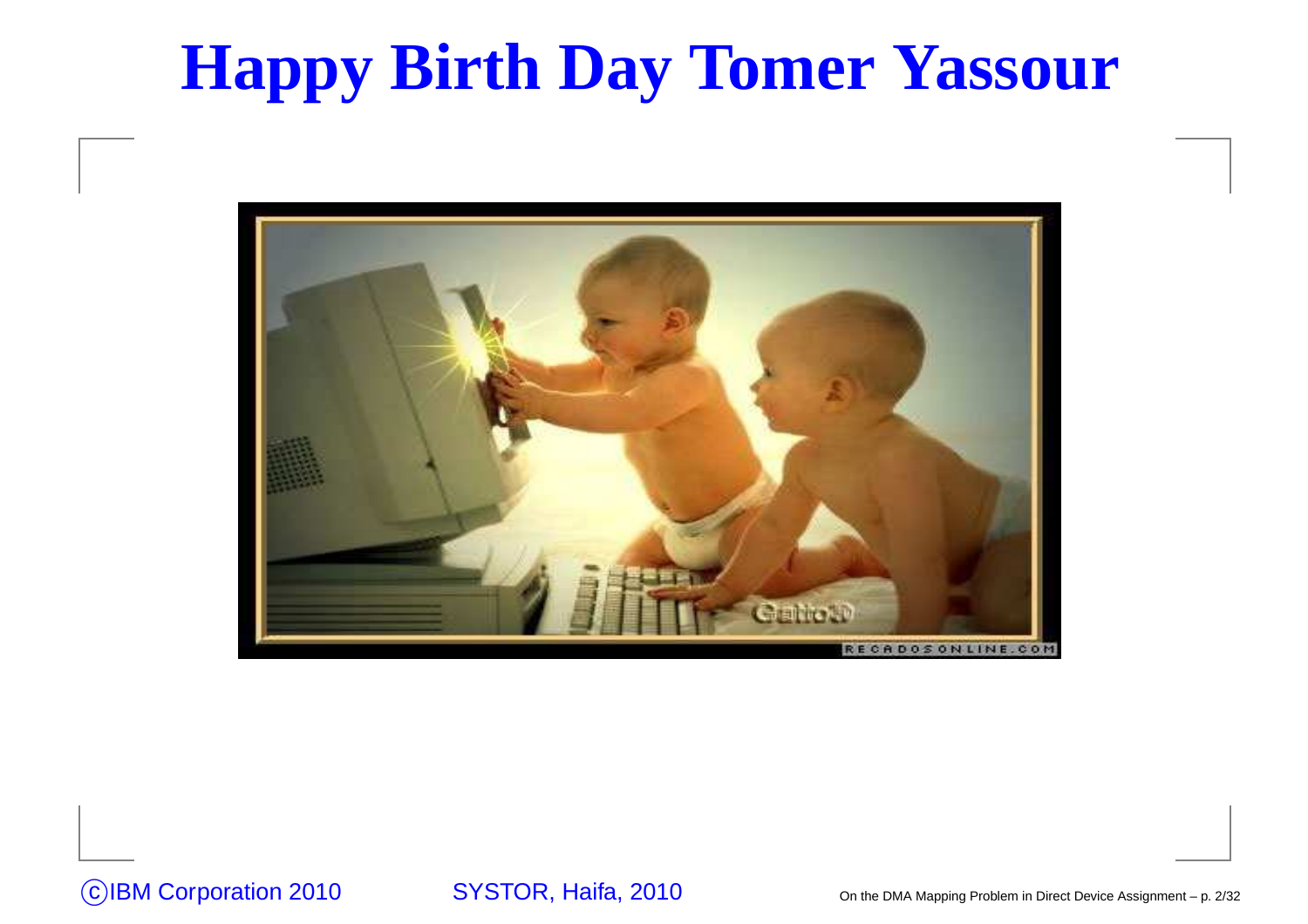## **Virtual Machine I/O**

- I/O virtualization is the final frontier
- **How many of you would run your production database** in <sup>a</sup> VM today?
- Virtual machines use one of three models for I/O:
	- **Device emulation**
	- Para-virtualized drivers
	- Device assignment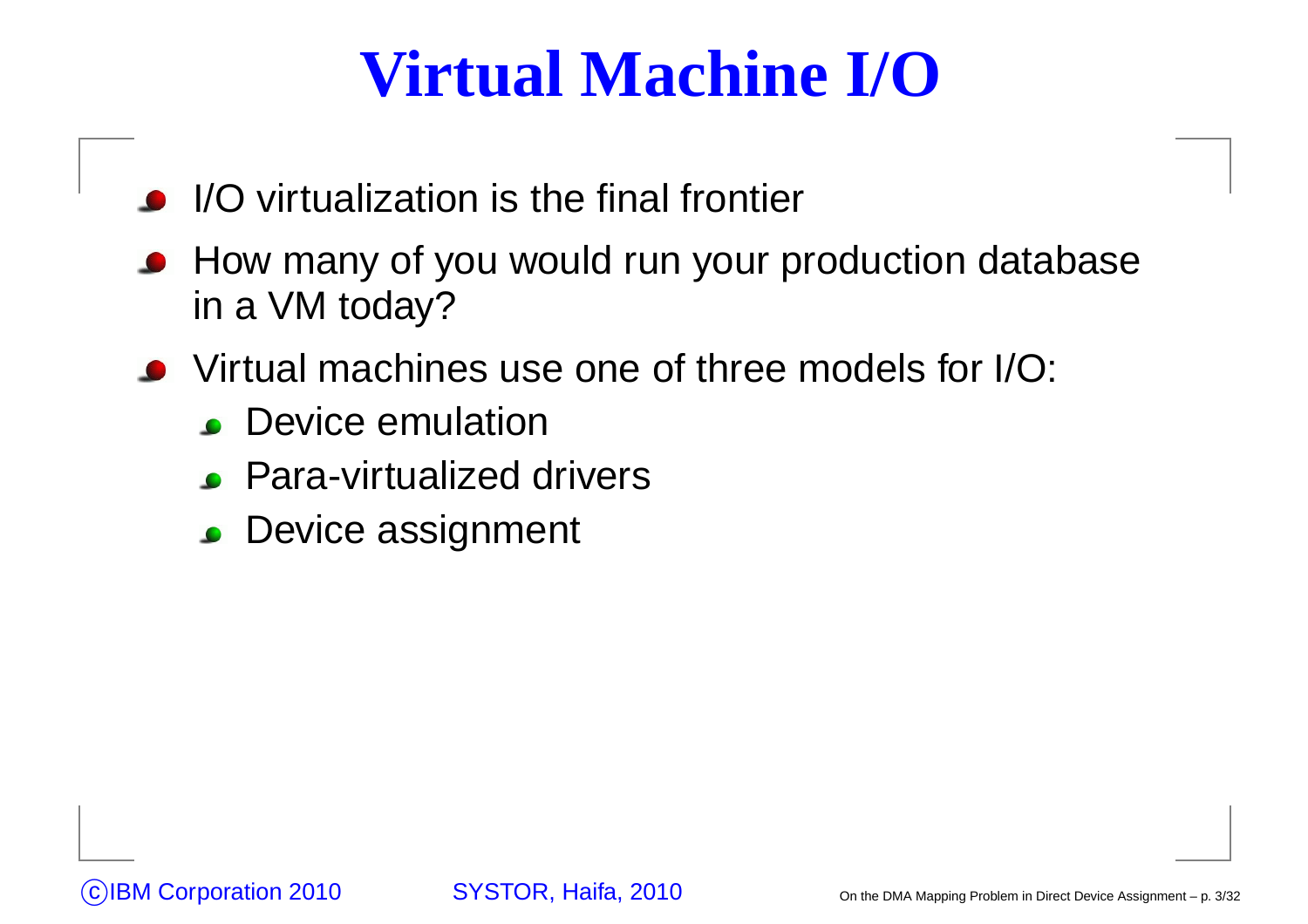#### **I/O: Device Emulation**

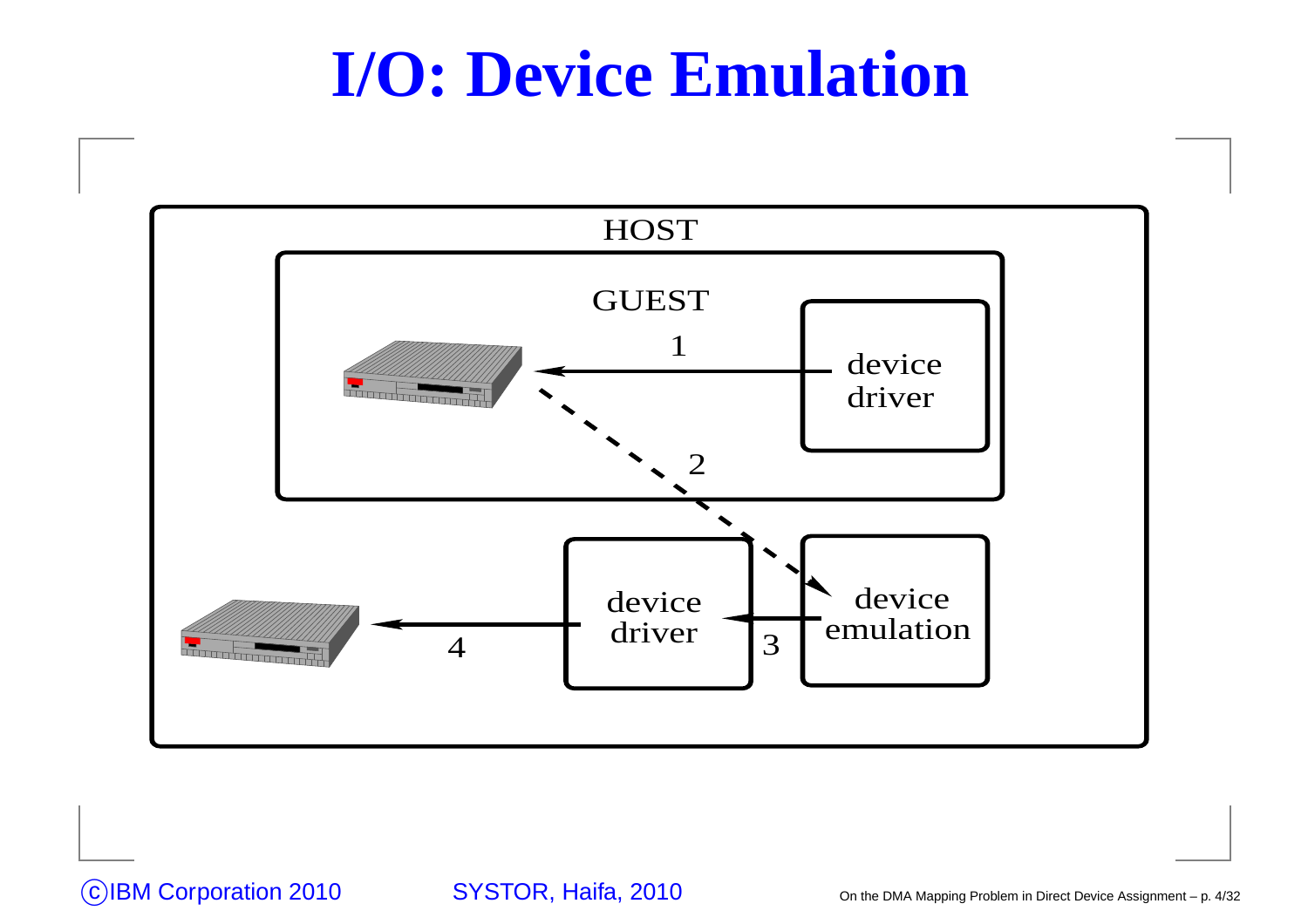#### **I/O: Para-virtualized Drivers**

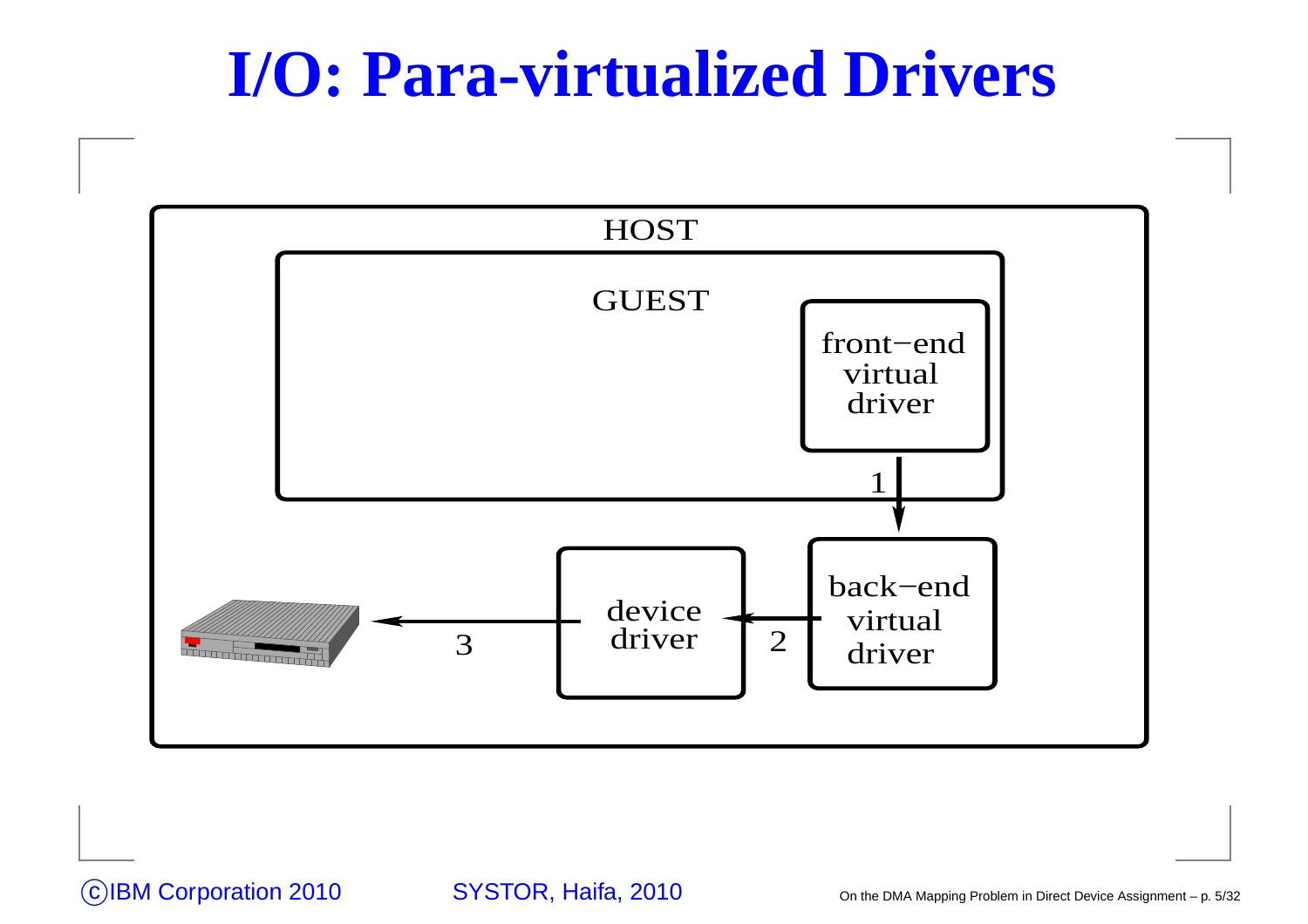## **I/O: Direct Device Assignment**

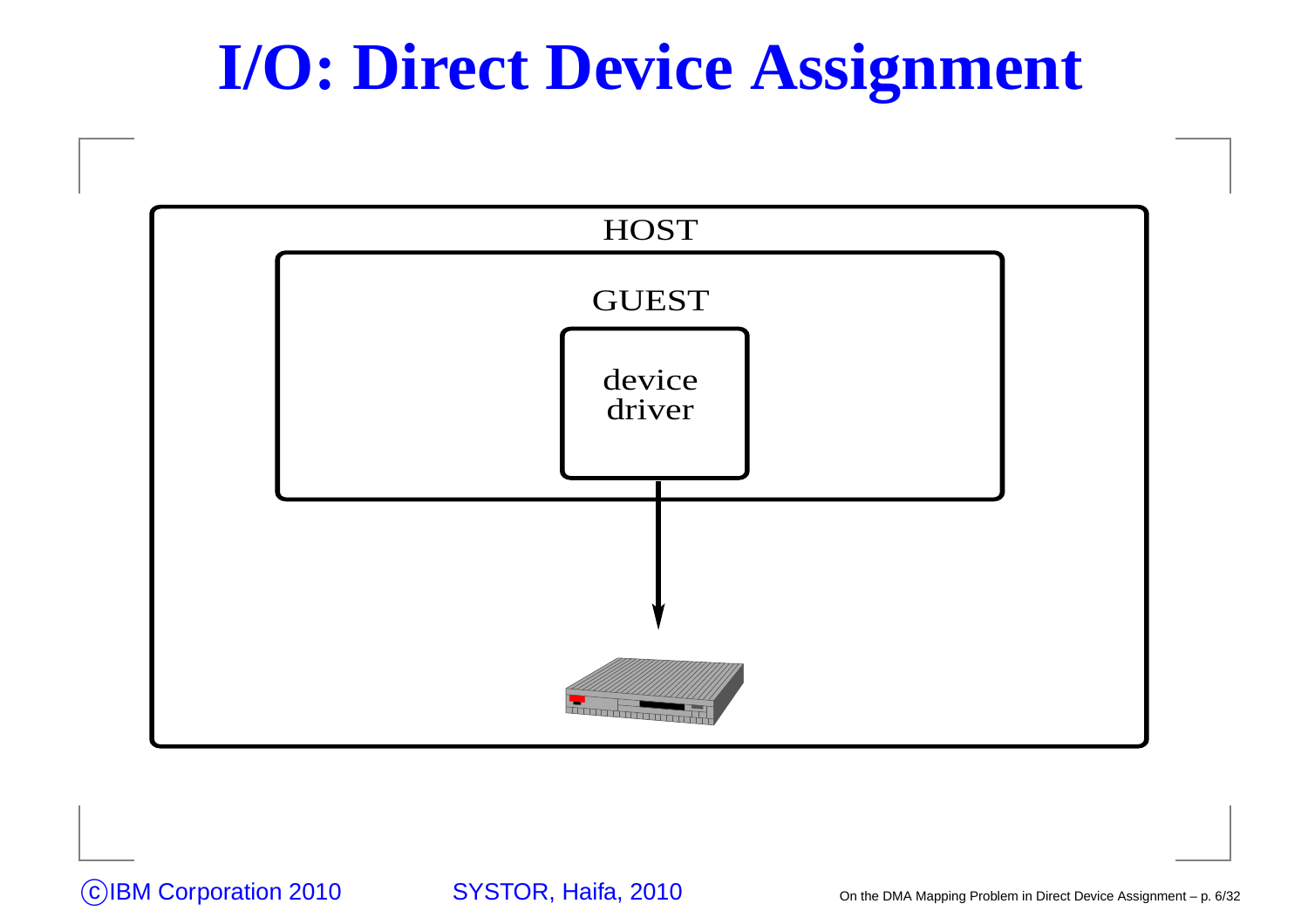## **I/O: Direct Device Assignment cont'**

- Give VM direct access to <sup>a</sup> hardware device
- Without any software intermediaries between the virtual machine and the device
- **C** Examples:
	- Legacy adapters [Ben-Yehuda06]
	- Self-virtualizing (SRIOV) adapters [Liu06], [Willman07]
- $\longrightarrow$  $\rightarrow$  Best performance[Santos08,09]—but at a price.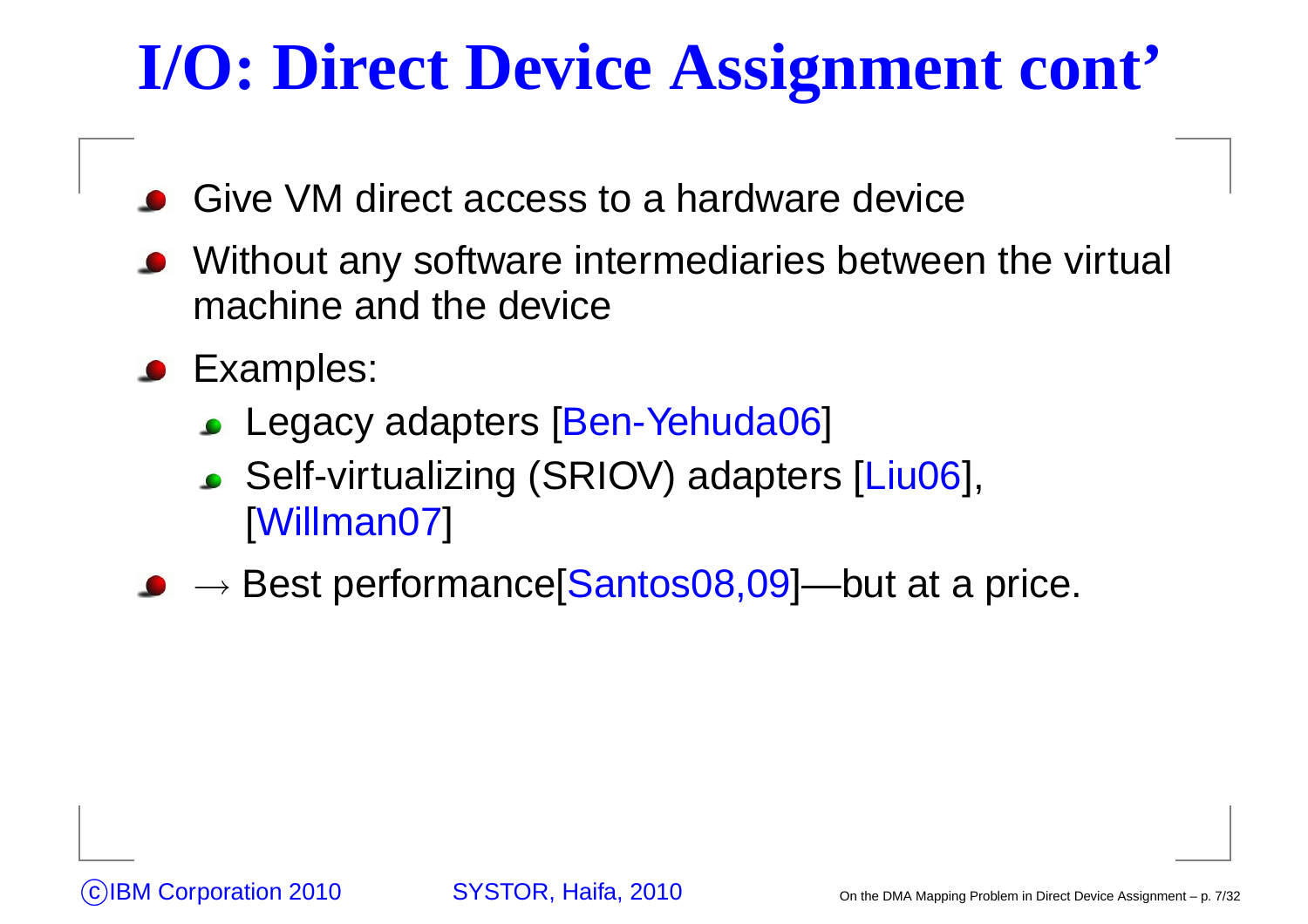## **The Linux/KVM Hypervisor**



- A hypervisor extension for the Linux kernel [Kivity07]
- Makes extensive use of Intel and AMD hardwarevirtualization extensions
- Full featured, open source, and hacker friendly
- [http://www](http://www.linux-kvm.org).[linux-kvm](http://www.linux-kvm.org).[o](http://www.linux-kvm.org)rg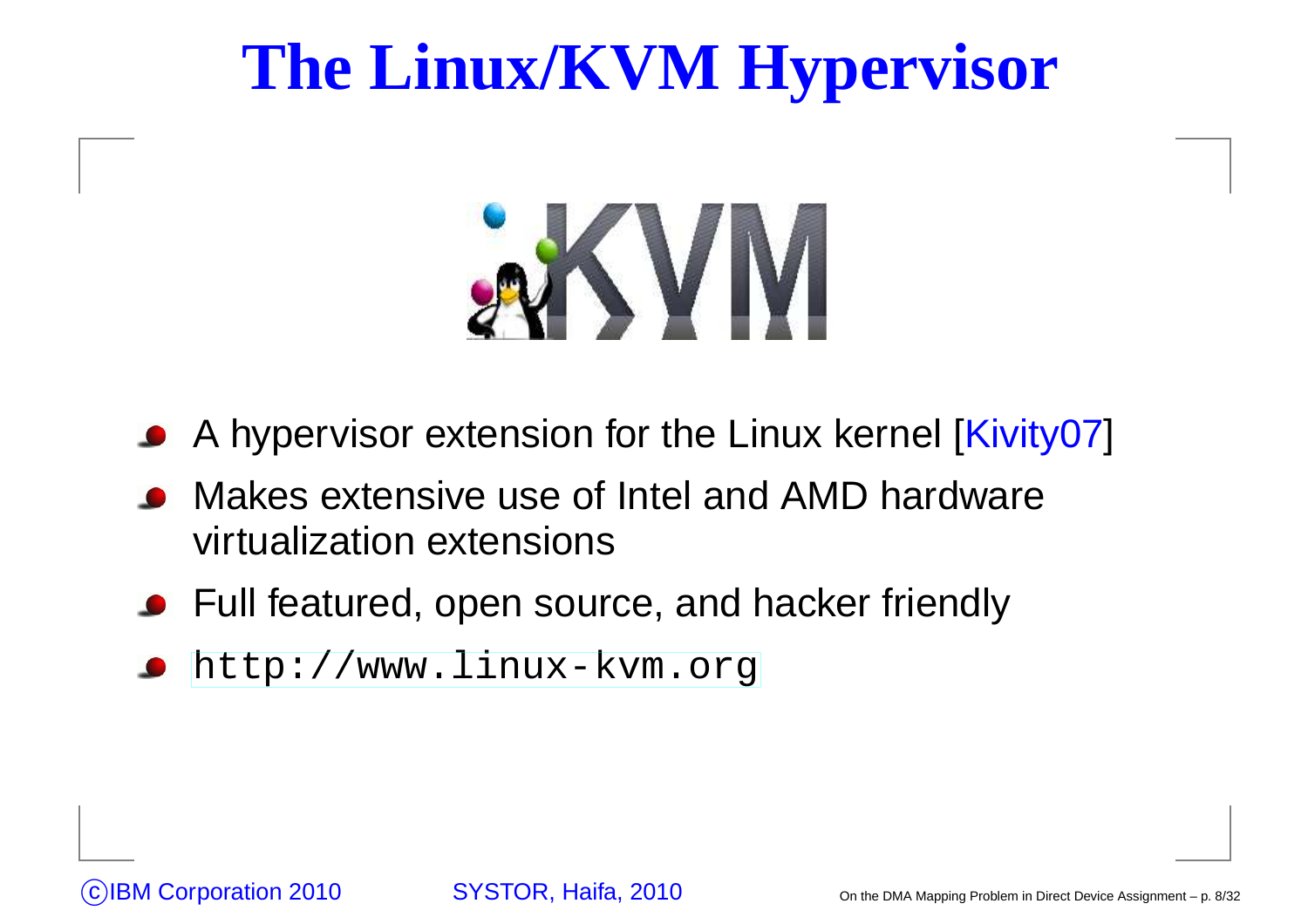



CIBM Corporation 2010 SYSTOR, Haifa, 2010

On the DMA Mapping Problem in Direct Device Assignment – p. 9/32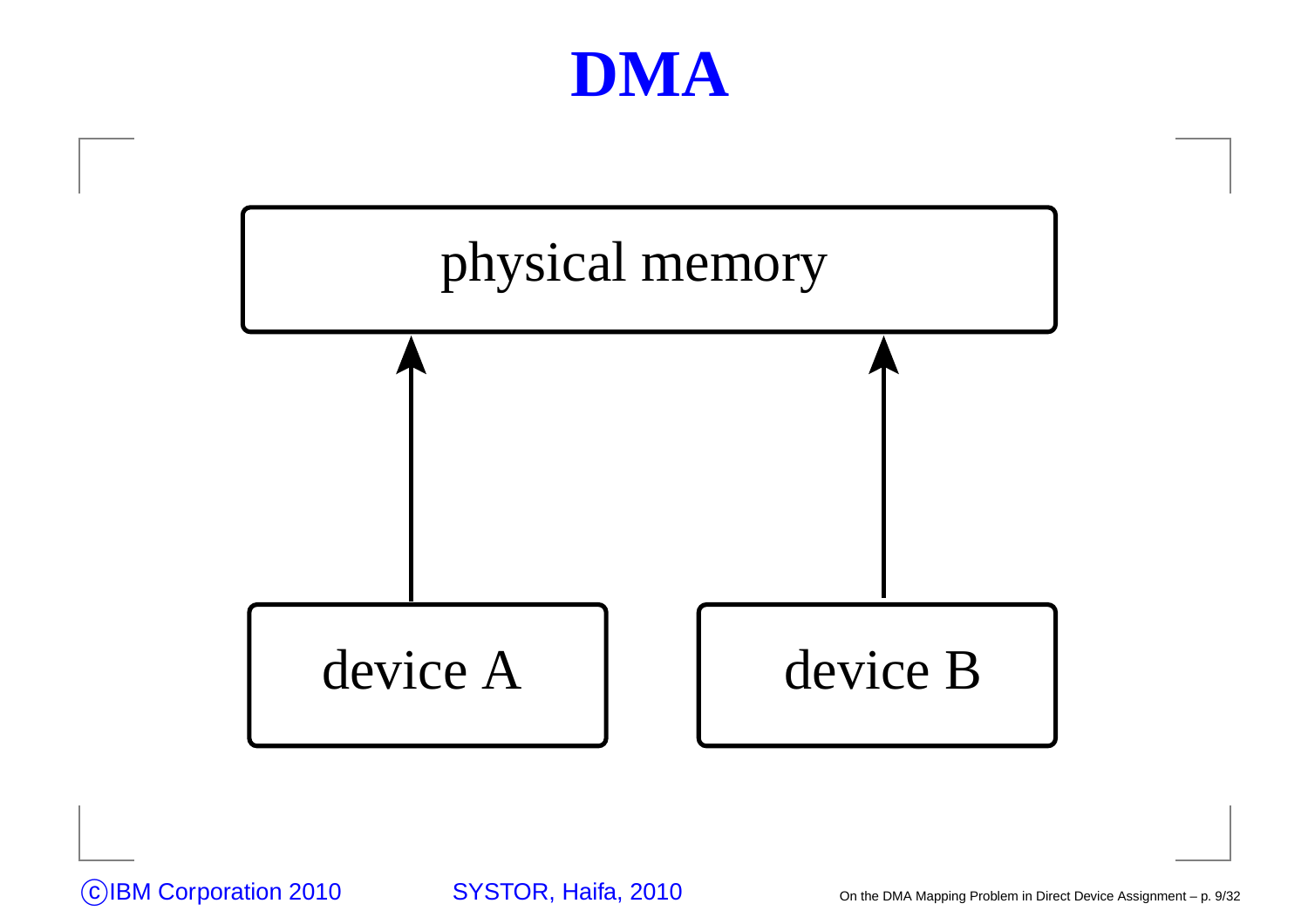## **DMA Security**

- Untrusted guest programs <sup>a</sup> device, without anysupervision.
- Device is DMA capable (all modern devices are).
	- Which means the guest can program the device to overwrite any memory location.
- **.** . . . including where the hypervisor lives . . . game over.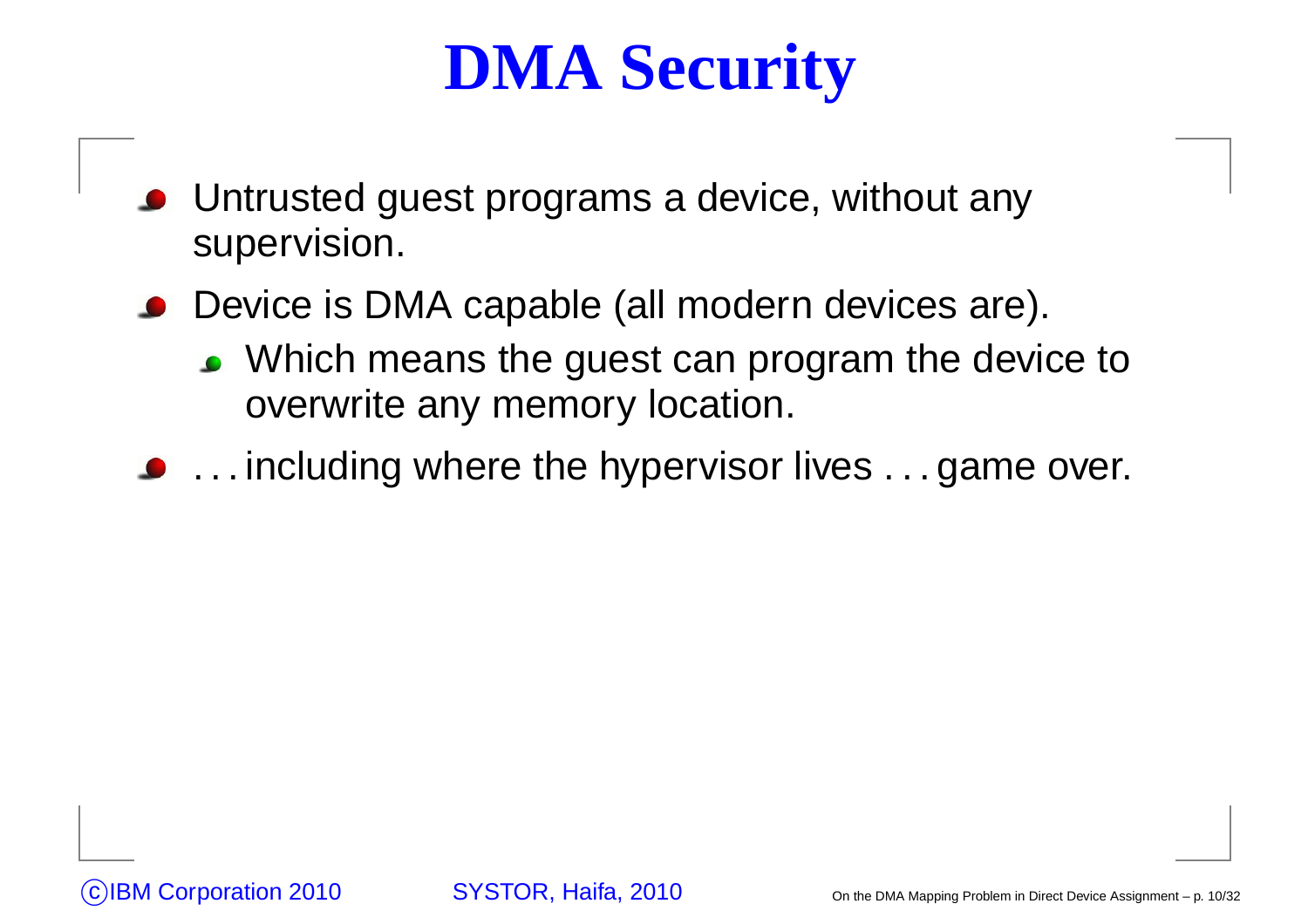#### **IOMMU**

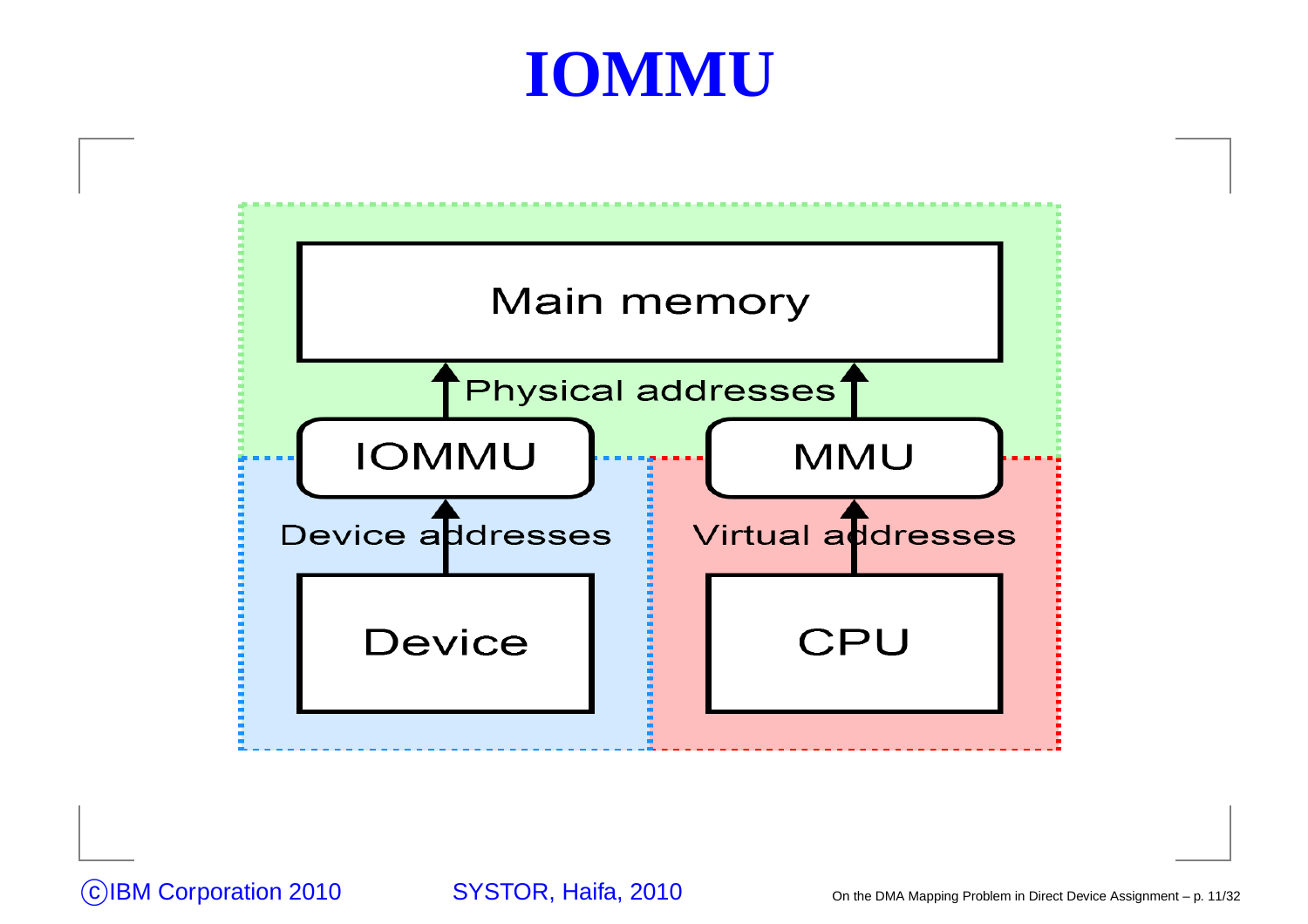#### **IOMMU to the rescue**



- IOMMU—think MMU for I/O devices—separate address spaces, protection from malicious devices!
- **IOMMUs enable direct assignment for VMs.**
- Intra-VM vs. Inter-VM protection [Willman08]
- But: IOMMUs have costs too [Ben-Yehuda07]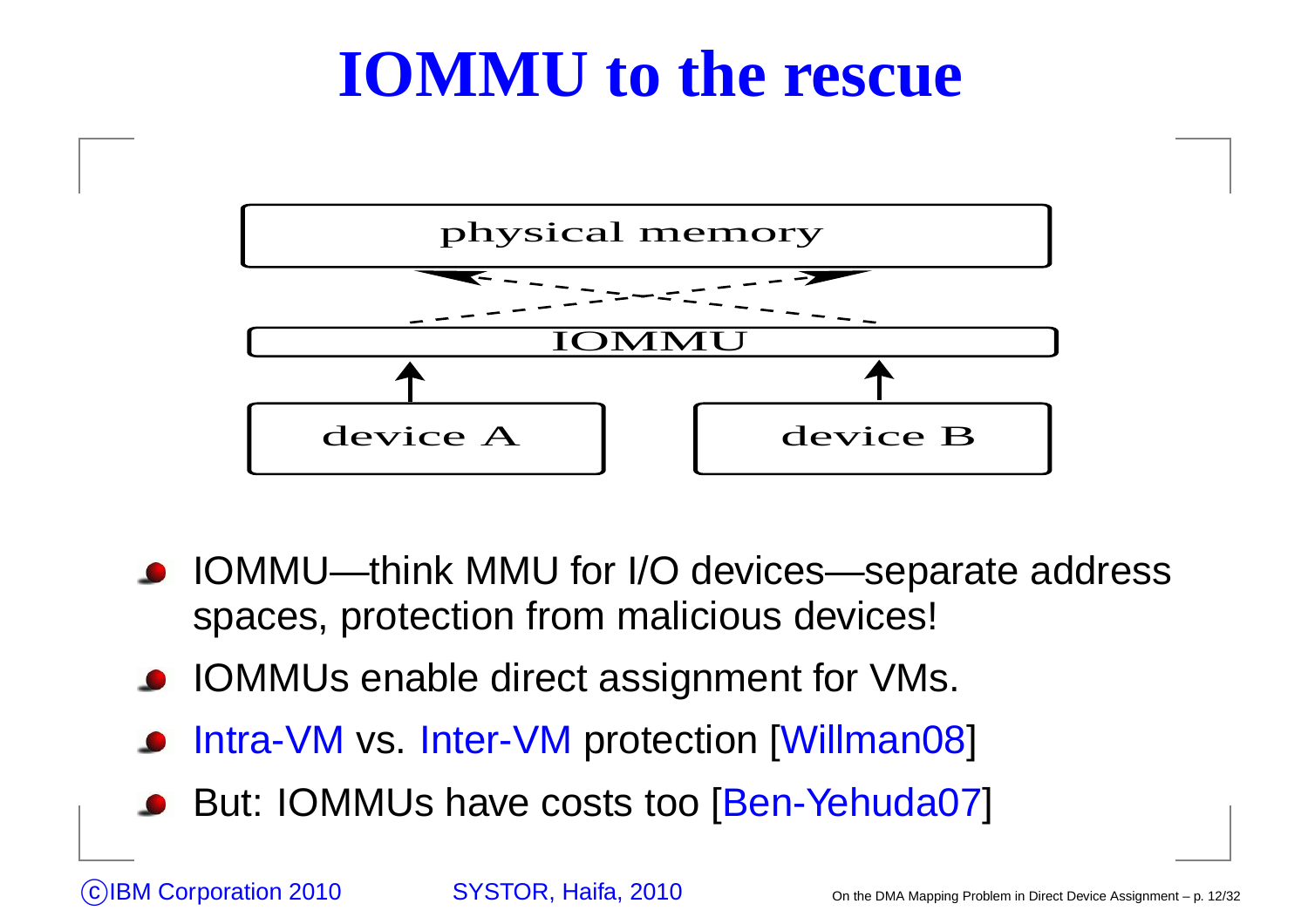#### **The Intel VT-d IOMMU**

#### VT-d Hardware Overview

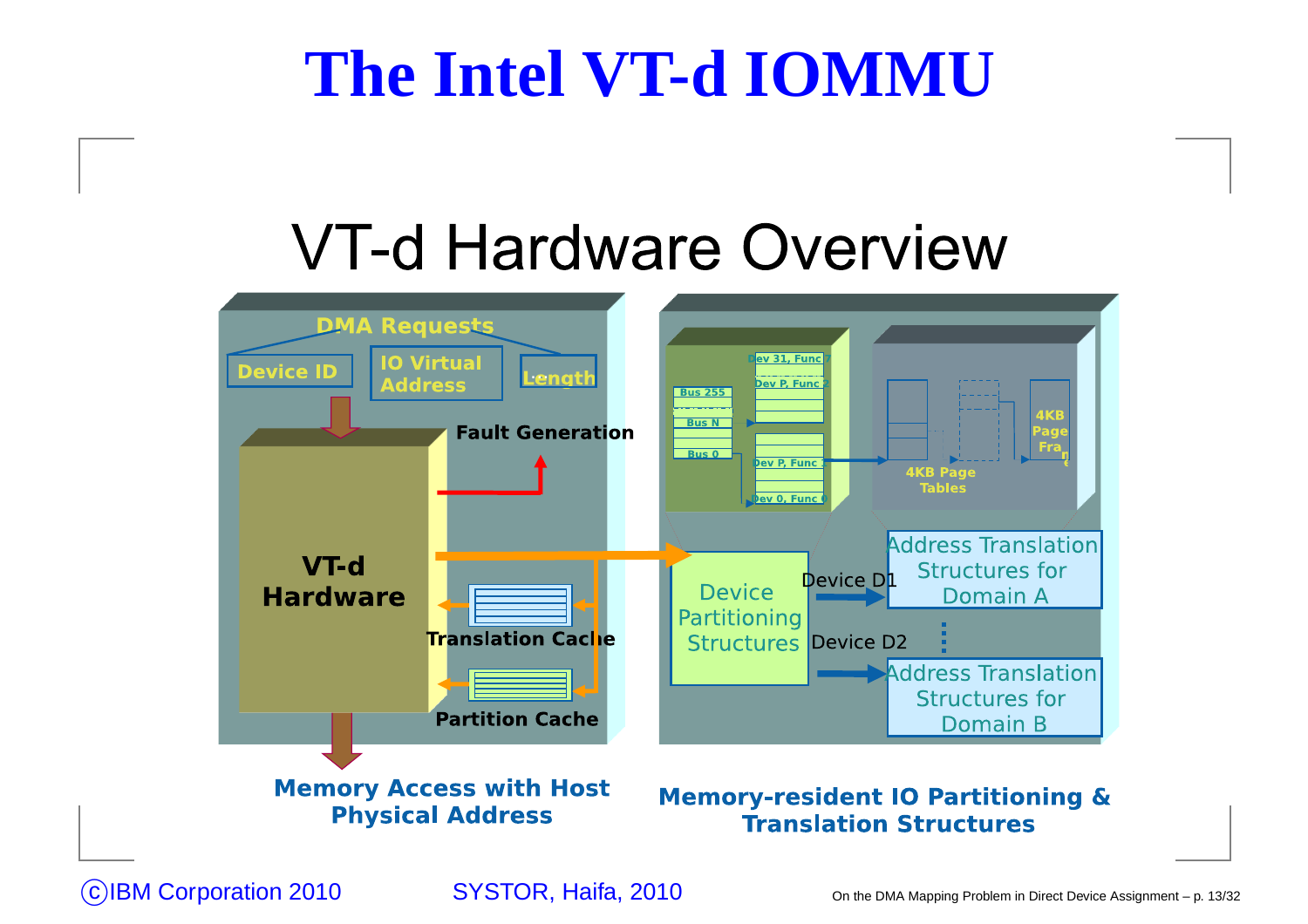## **IOMMU Protection Strategies**

As defined by Willman, Rixner and Cox [Willman08]:

- Single-usee → **Intra**-guest protection, expensive!<br>□
- Sharedd → Relaxed protection, expensive.<br>.
- Persistent  $\rightarrow$  $\rightarrow$  Inter-guest protection, pins all of memory.
- Direct-map → Inter-guest protection, no run-time cost,<br>pins all of memory pins all of memory.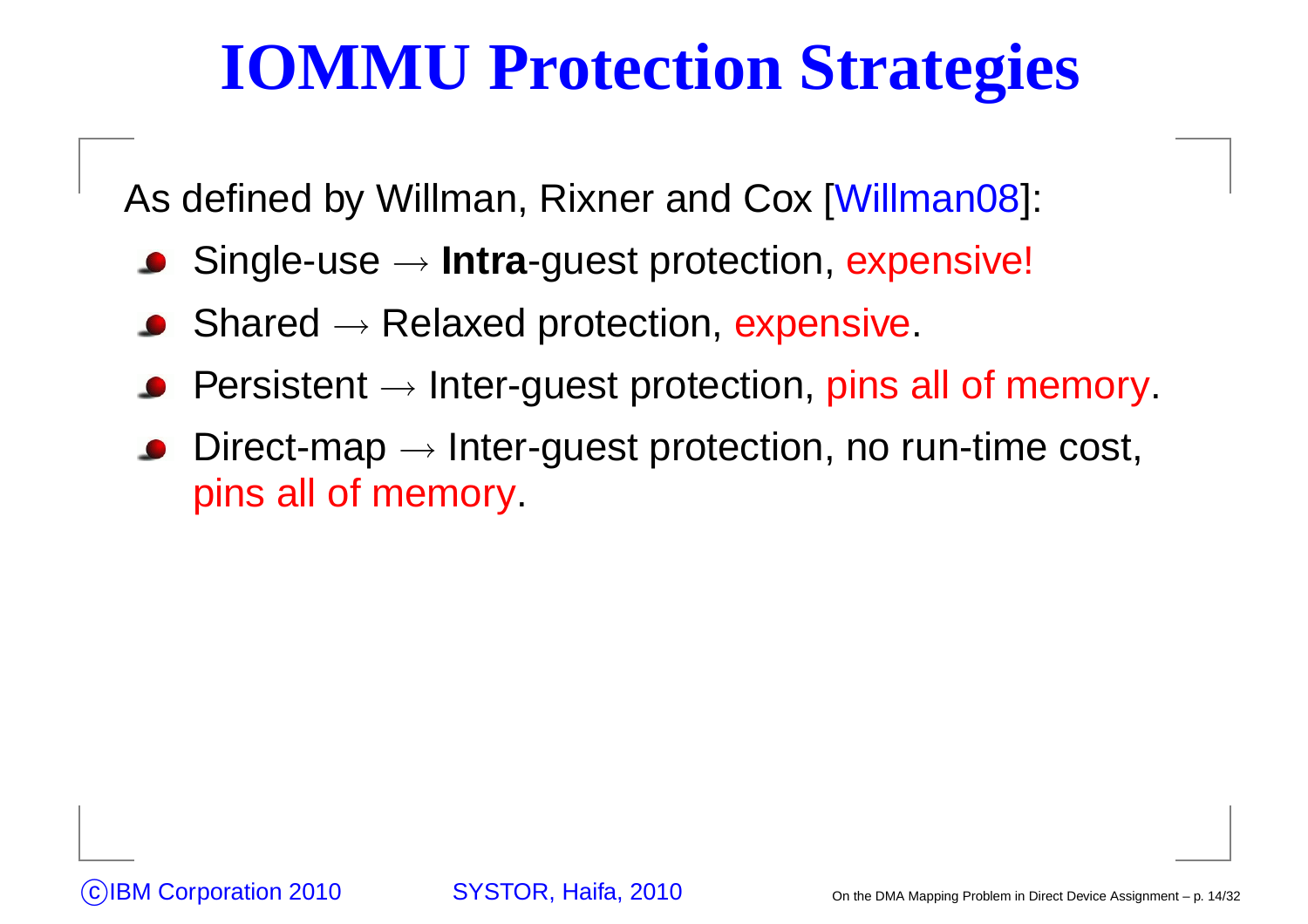## **Direct-map Performance—Send**



Note: with direct mapping, all memory is pinned!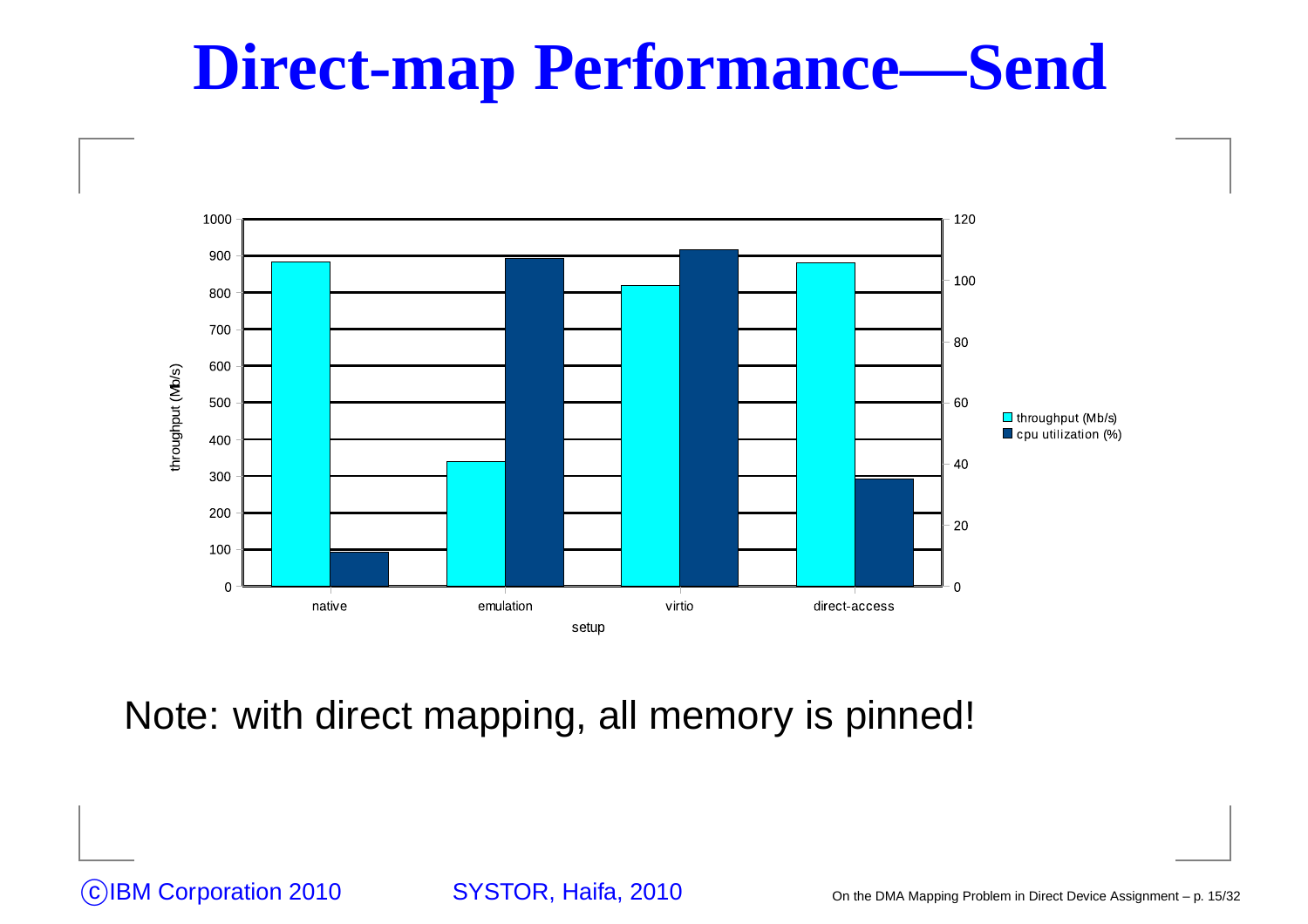#### **Direct-map Performance—Receive**



Note: with direct mapping, all memory is pinned!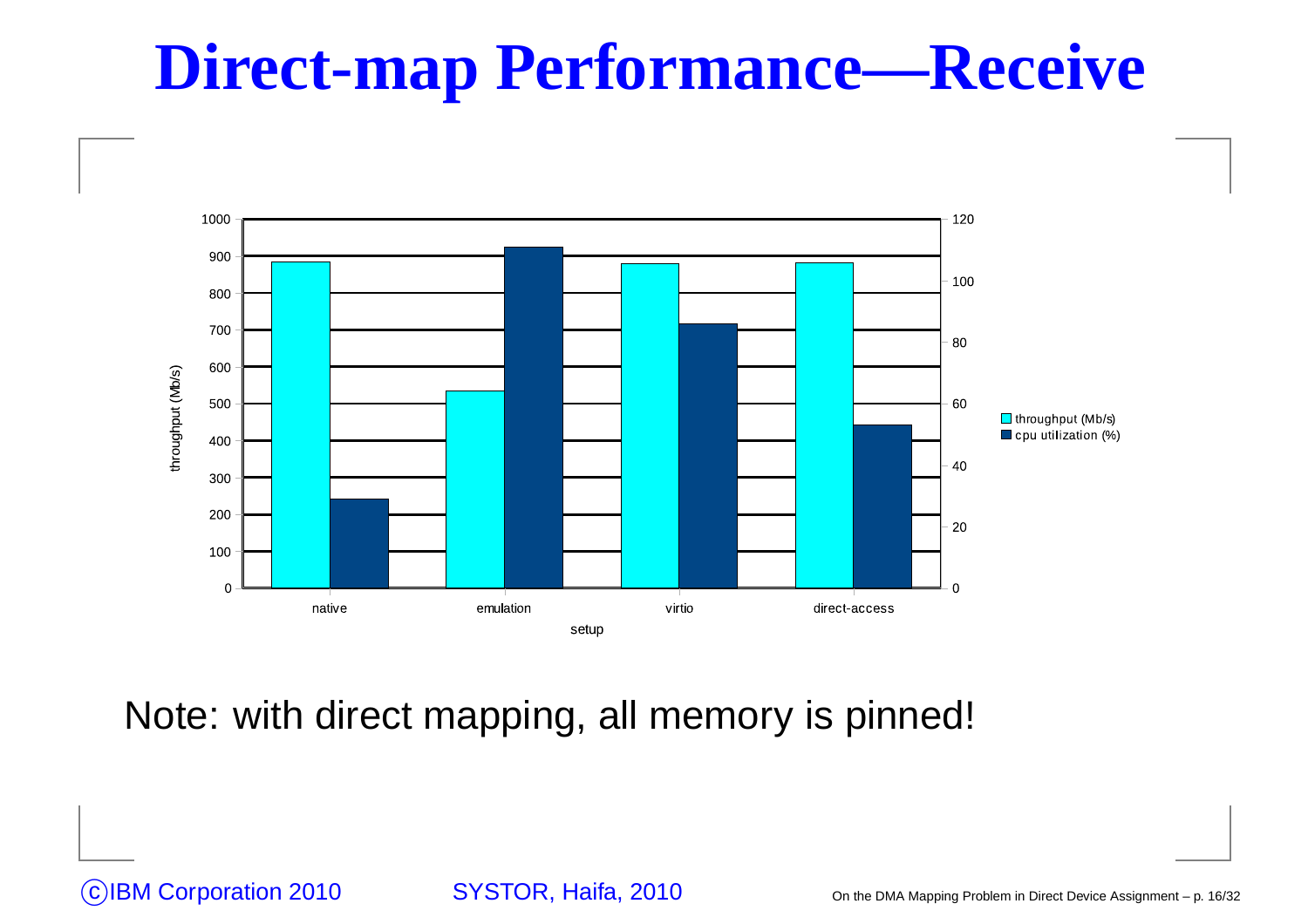## **The DMA Mapping Problem**

- Single-use $\mathsf{e}\to\mathsf{expensive}!$
- Shared<sup>→</sup> expensive.
- Persistent  $\rightarrow$  $\rightarrow$  pins all of memory.
- Direct-map  $\rightarrow$  $\rightarrow$  pins all of memory.

The DMA mapping problem: When should <sup>a</sup> memory pagebe mapped or unmapped for DMA?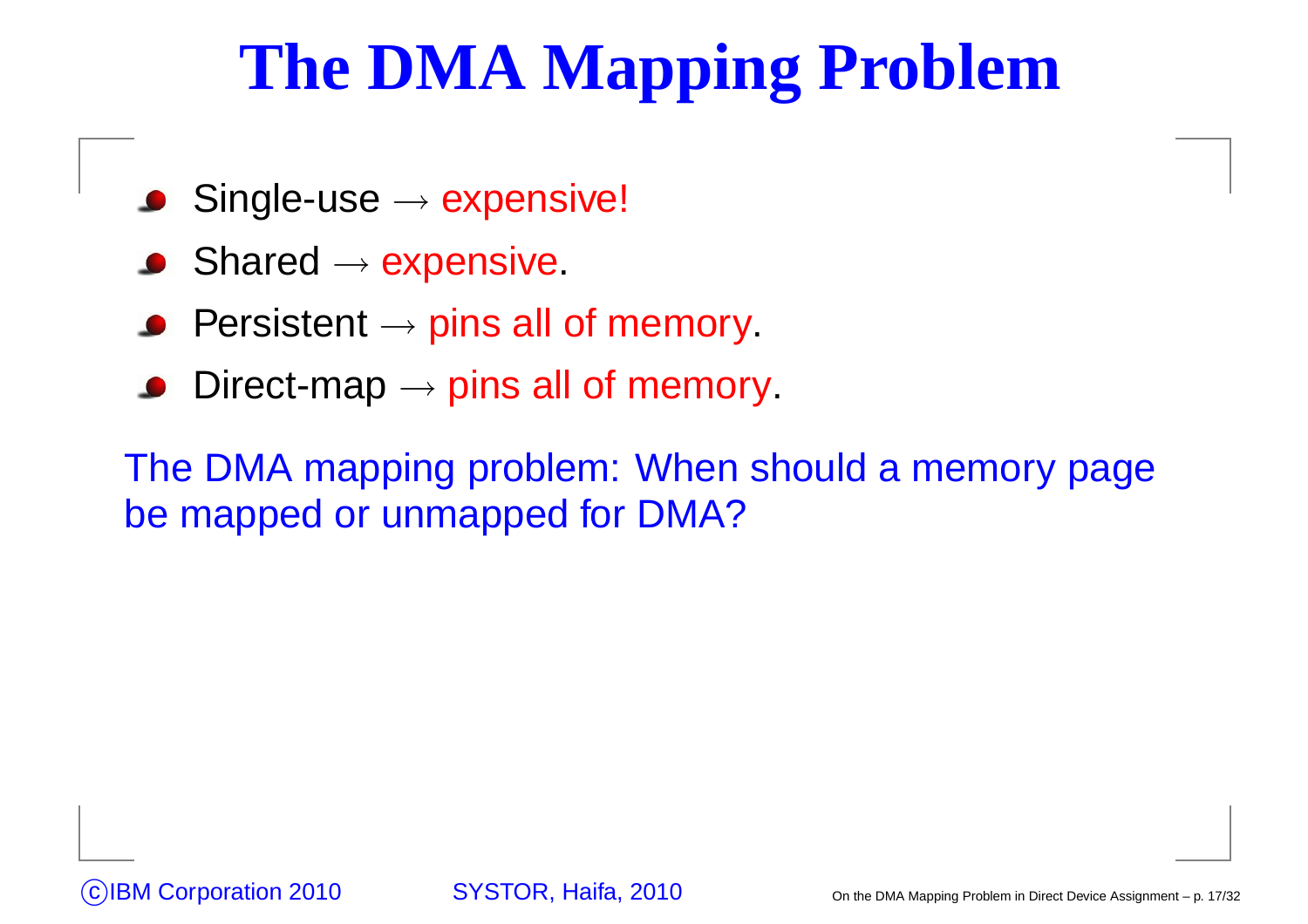# **On-Demand Mapping Strategy**

- IOMMU remappings are expensive (world switch, IOTLB flush: over 10K cycles per remapping)
- A **map-cache** for caching IOMMU mappings when they are first created. How big should it be?
- Observation: all guests have some memory pinnedanyway.
- Second observation: common workloads do **not** need to use all of the guest's memory address space.
- Define <sup>a</sup> **quota** for DMA mappings: the amount of memory the guest can pin for DMA.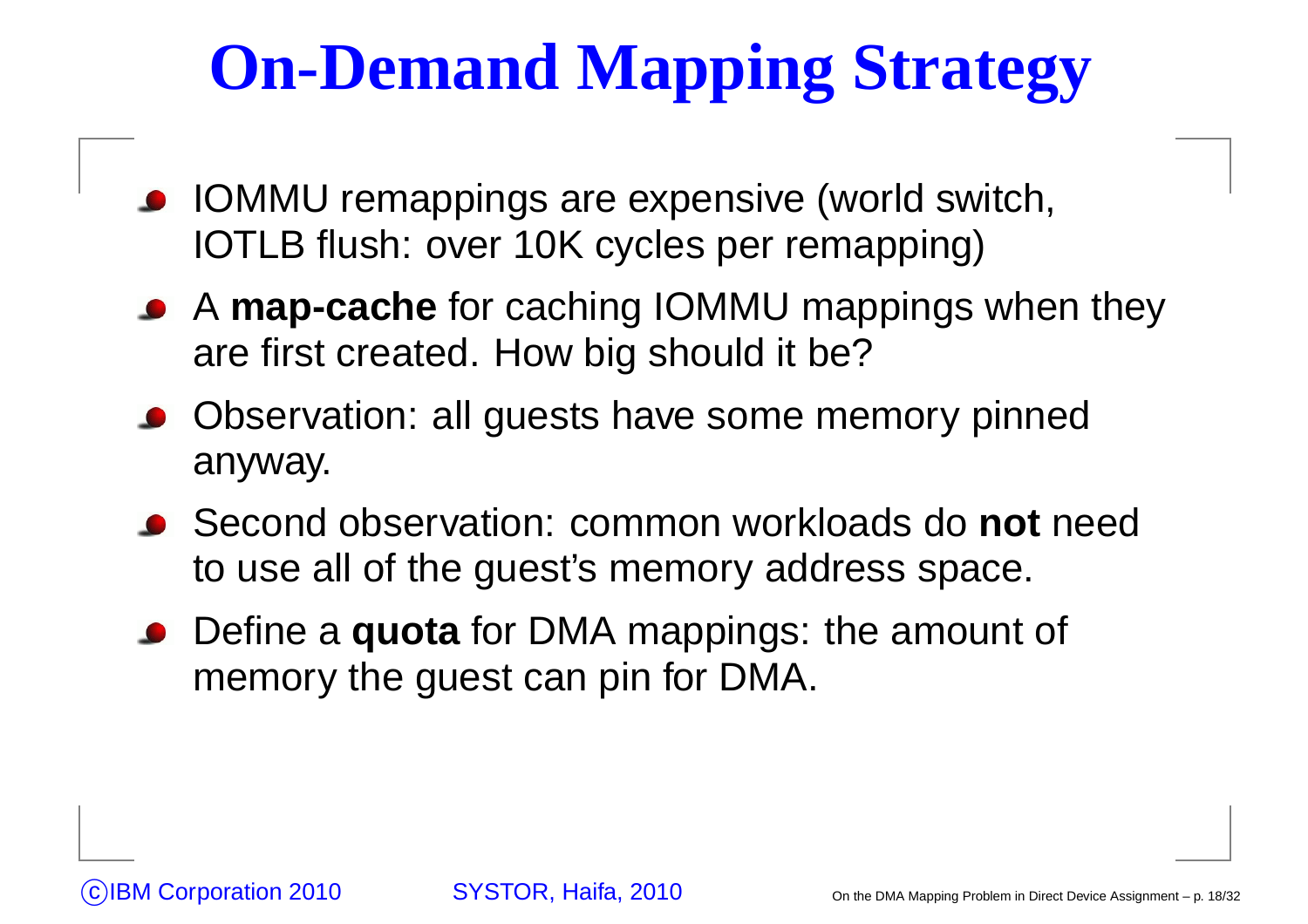## **The Map Cache**

- Mappings are created when the guest first DMAs to that page.
- Mappings are either pinned (in use) or candidates foreviction.
- Implemented using <sup>a</sup> red-black tree.
- Mappings are removed from the cache when the quotais reached and <sup>a</sup> new mapping needs to be created.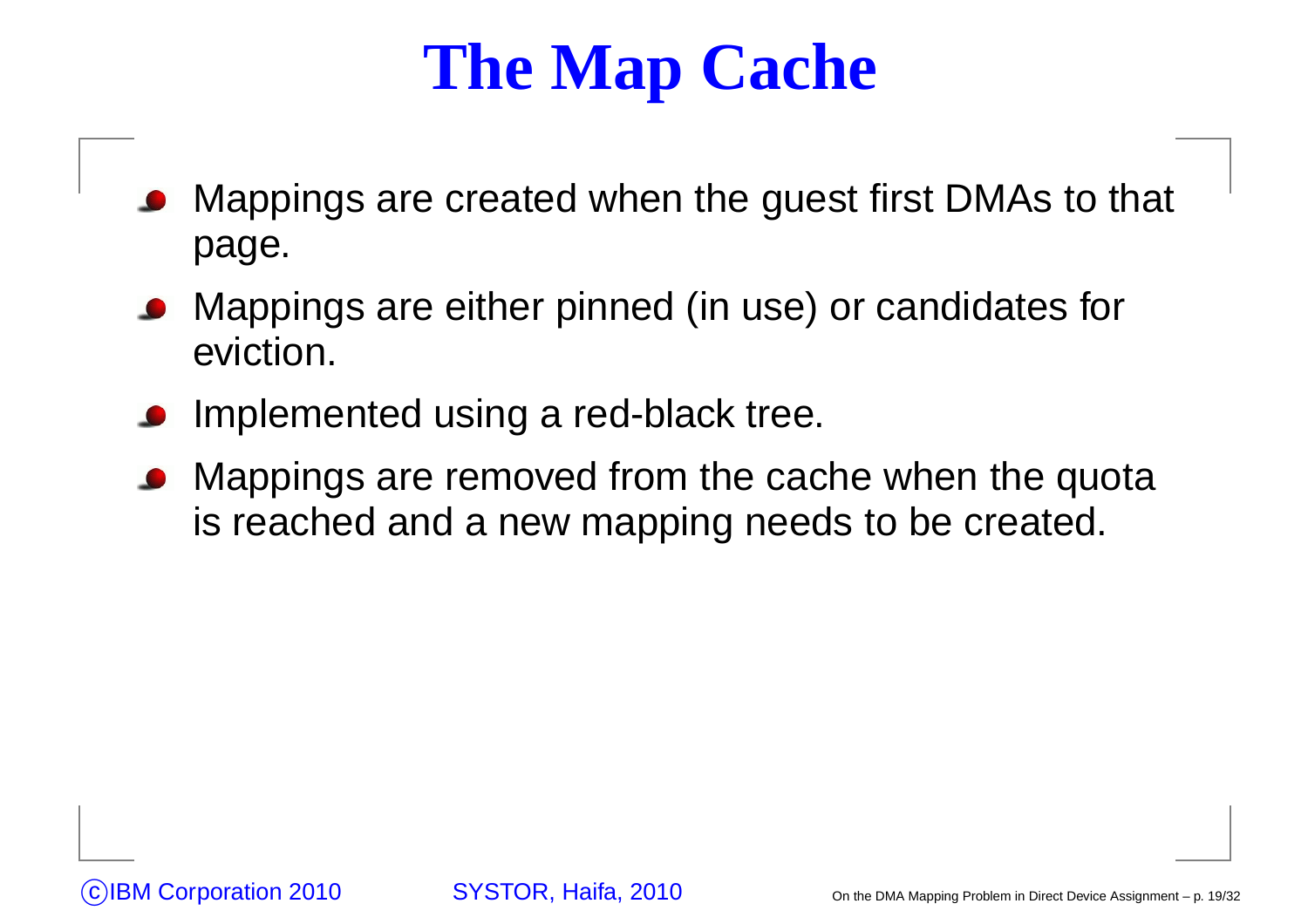## **Quota control**

- Cooperative guests: defining <sup>a</sup> quota that is equal to their current memory requirements leads to no run-timeIOMMU remappings—best performance!
- Un-cooperative guests: smaller quota, hypervisorenforced.
- Now the question becomes: for a given quota that is smaller than the working set size, how to efficientlyreplace IOMMU mappings?
- Close resemblance to the classical page replacement problem.
- ... except I/O devices **do not** have page faults.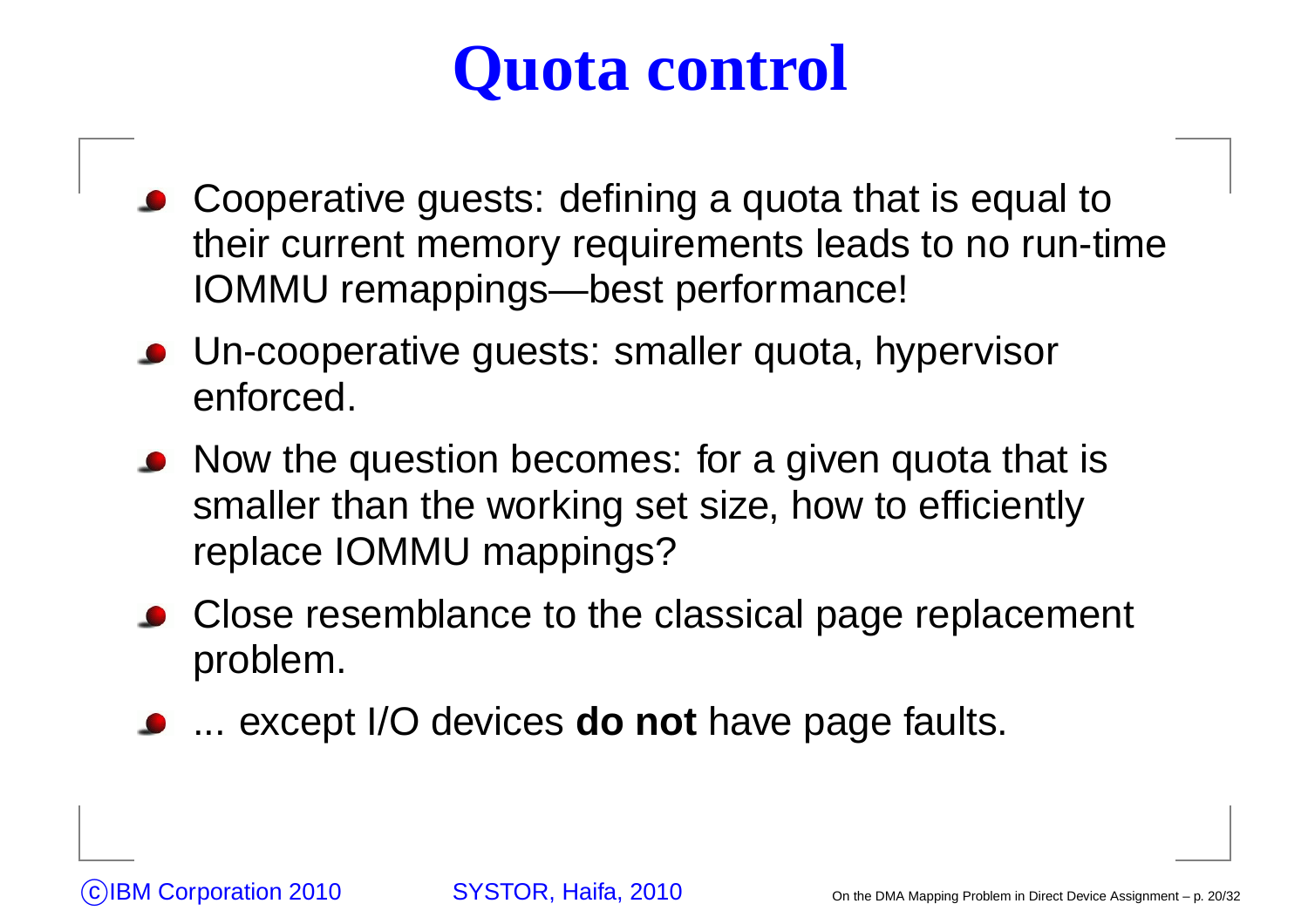# **Batching Mapping Requests**

- If the driver batches together multiple mapping and unmapping requests, the map cache only goes to thehypervisor once.
- Downside: requires changing the drivers.
- Piggbyacking unmap requests on top of new mappings.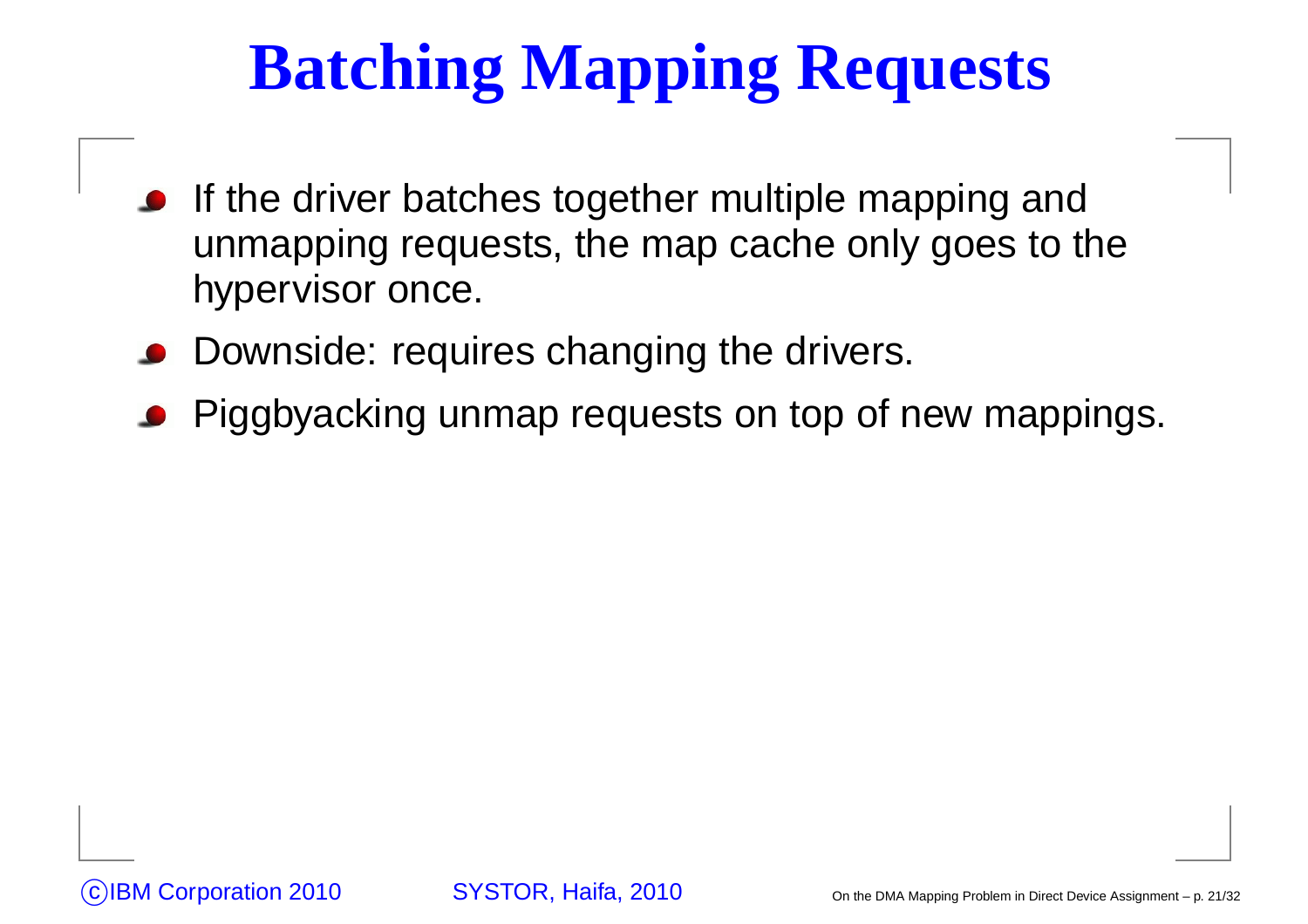## **Prefetching**

- No driver changes necessary!
- Same concept as FAR [Borodin91] and FARL [Fiat97] paging algorithms in the access graph model.
- Which pages were recently mapped after <sup>a</sup> given page?
- When mapping <sup>a</sup> new page, also opportunistically mapits followers.
- Choose pages to evict using standard LRU.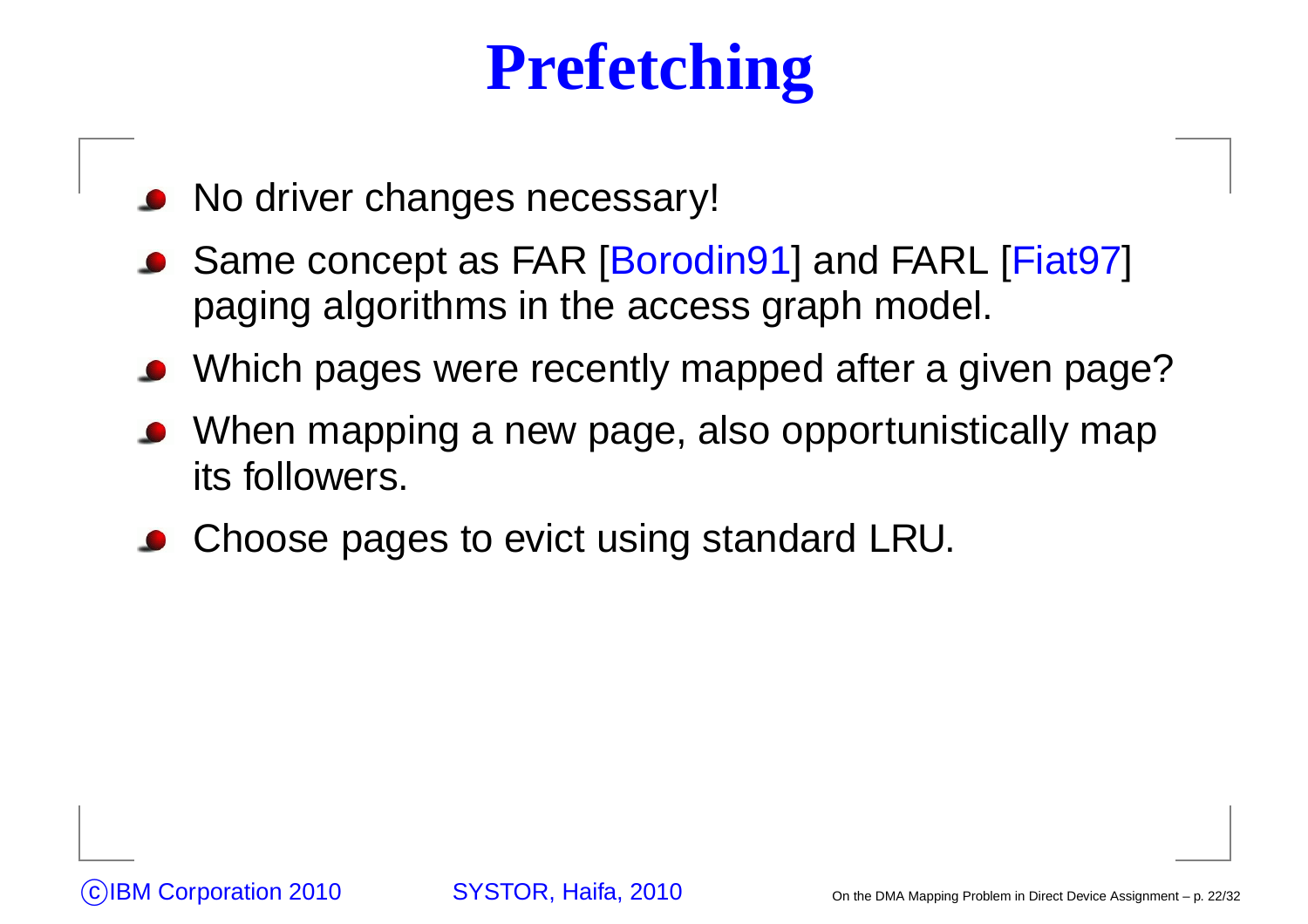#### **Evaluation – hit rate**

- **FIFO** Evict pages in <sup>a</sup> first in first out order.
- **LRU** Evict the least recently used page.
- **OPT** Evict the page that is going to be used later then any other page in the cache. This is the optimal offline algorithm *without batching*.
- **Optimal batching** The optimal offline algorithm, but with batching.

#### **Prefetching**.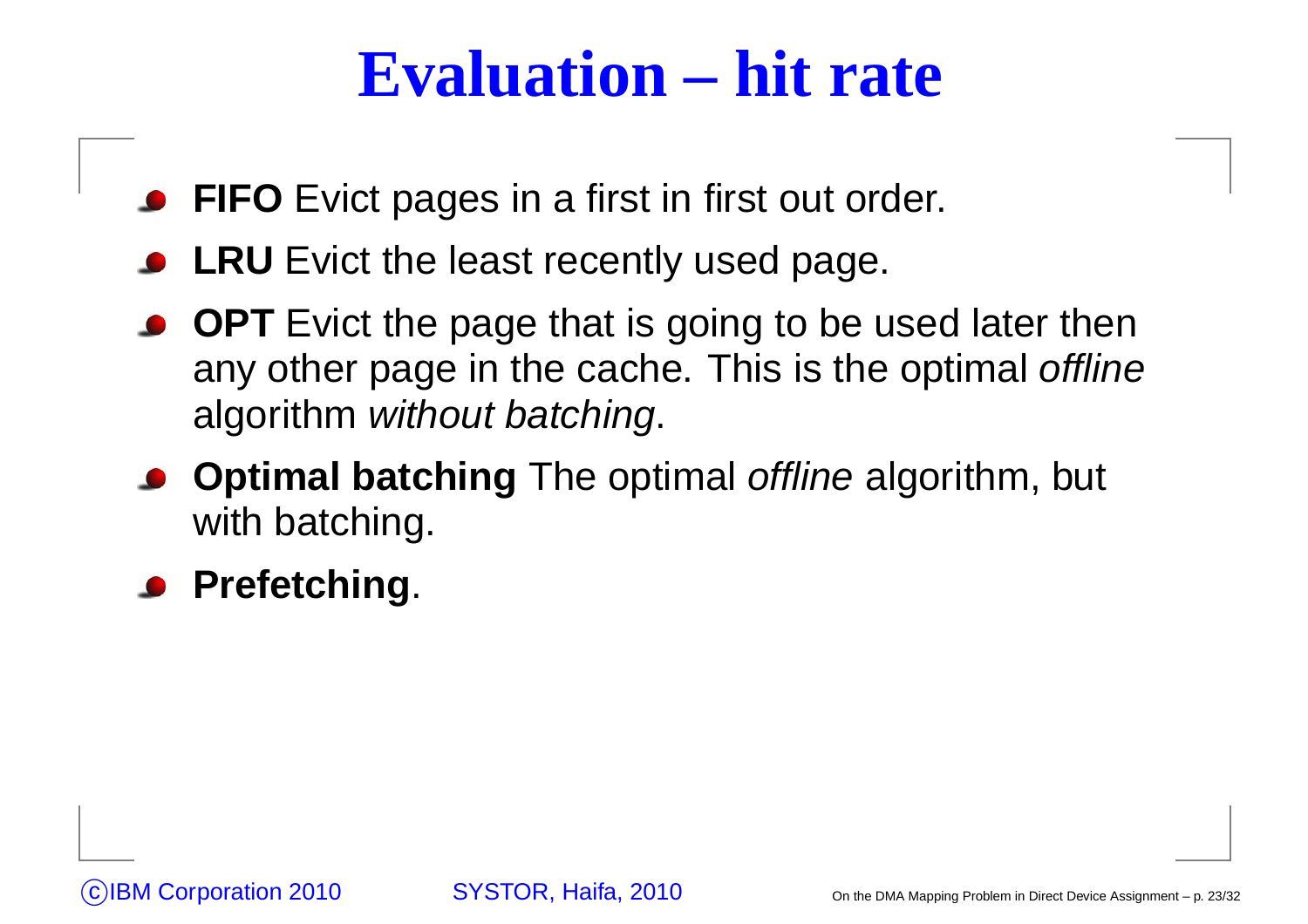#### **netperf send hit rate per quota**

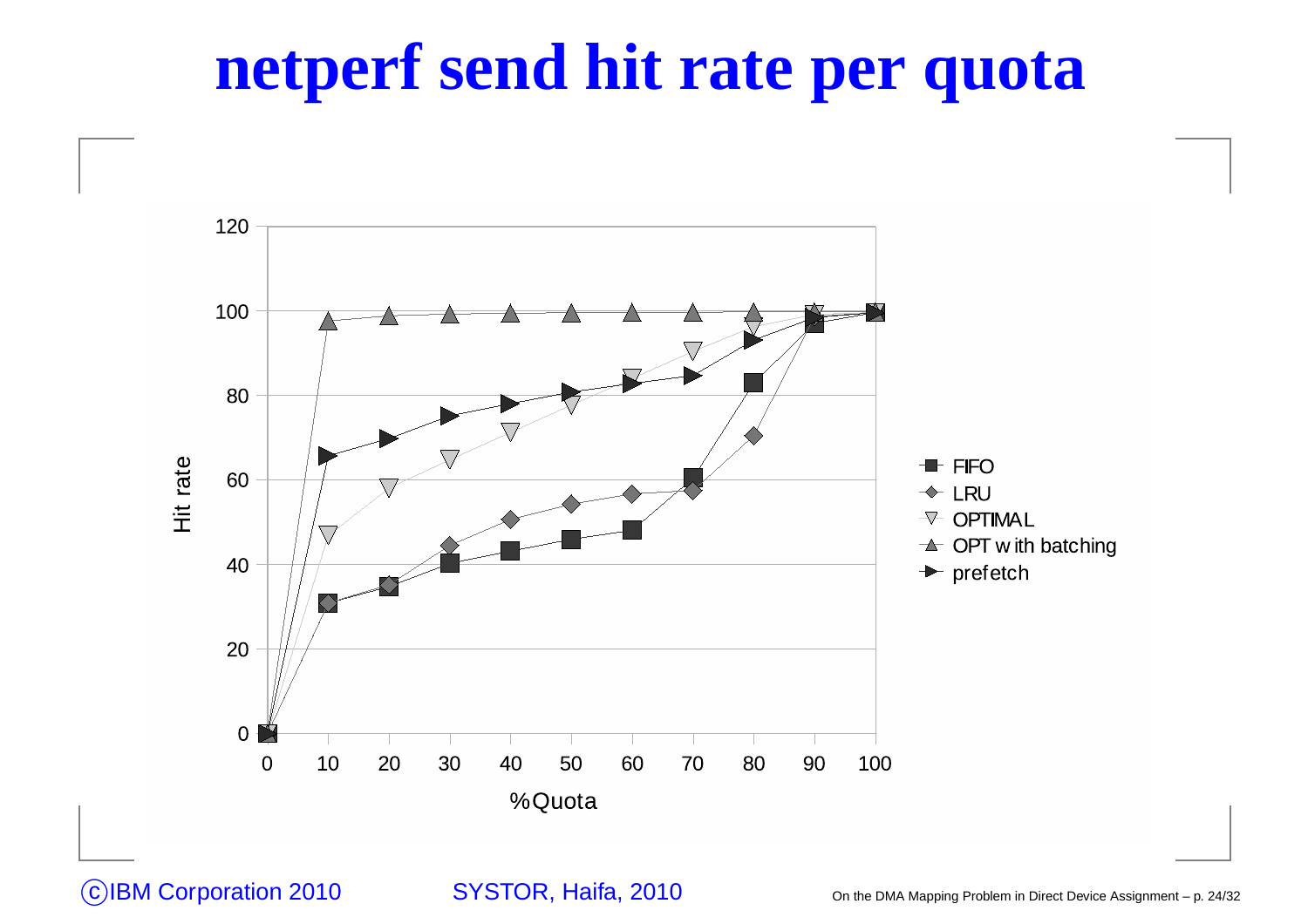#### **apache hit rate per quota**

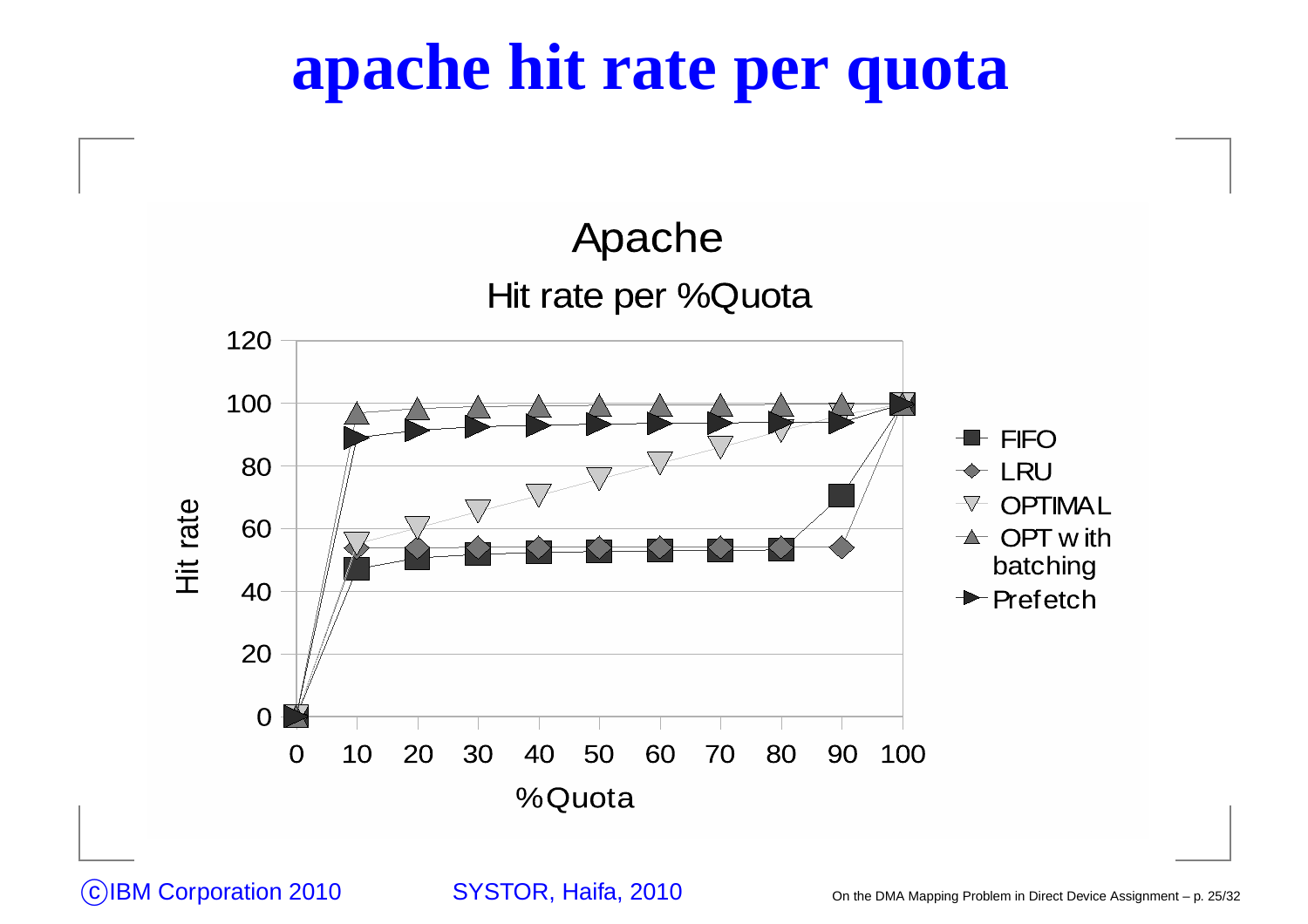## **Evaluation – CPU utilization**

- **LRU** Default LRU algorithm where no batching or caching is used.
- **Piggyback** Piggybacking unmaps on top of maps.
- **Prefetching**.
- **Batching** LRU with the map and unmap batching optimizations.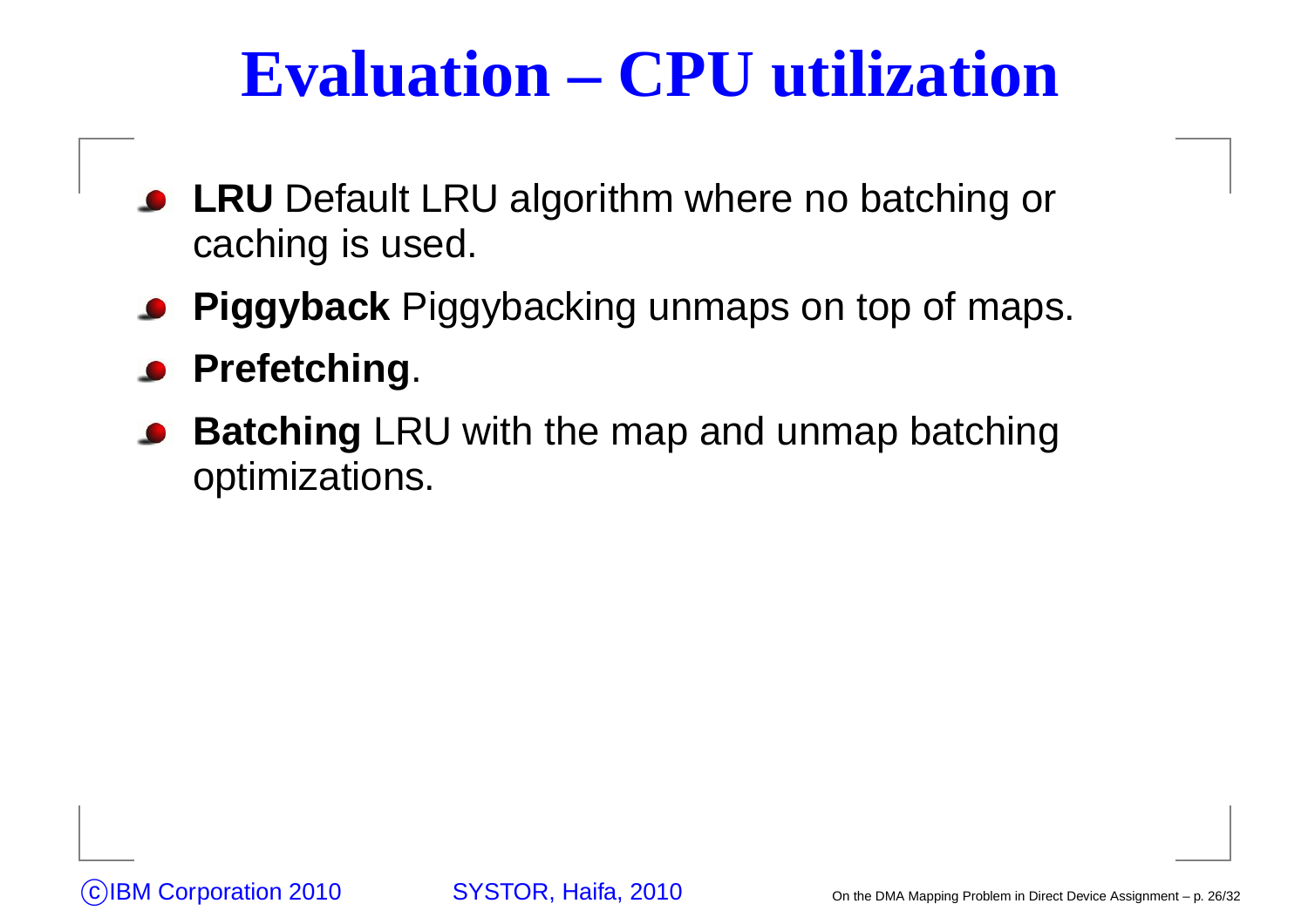#### **netperf send CPU utilization**

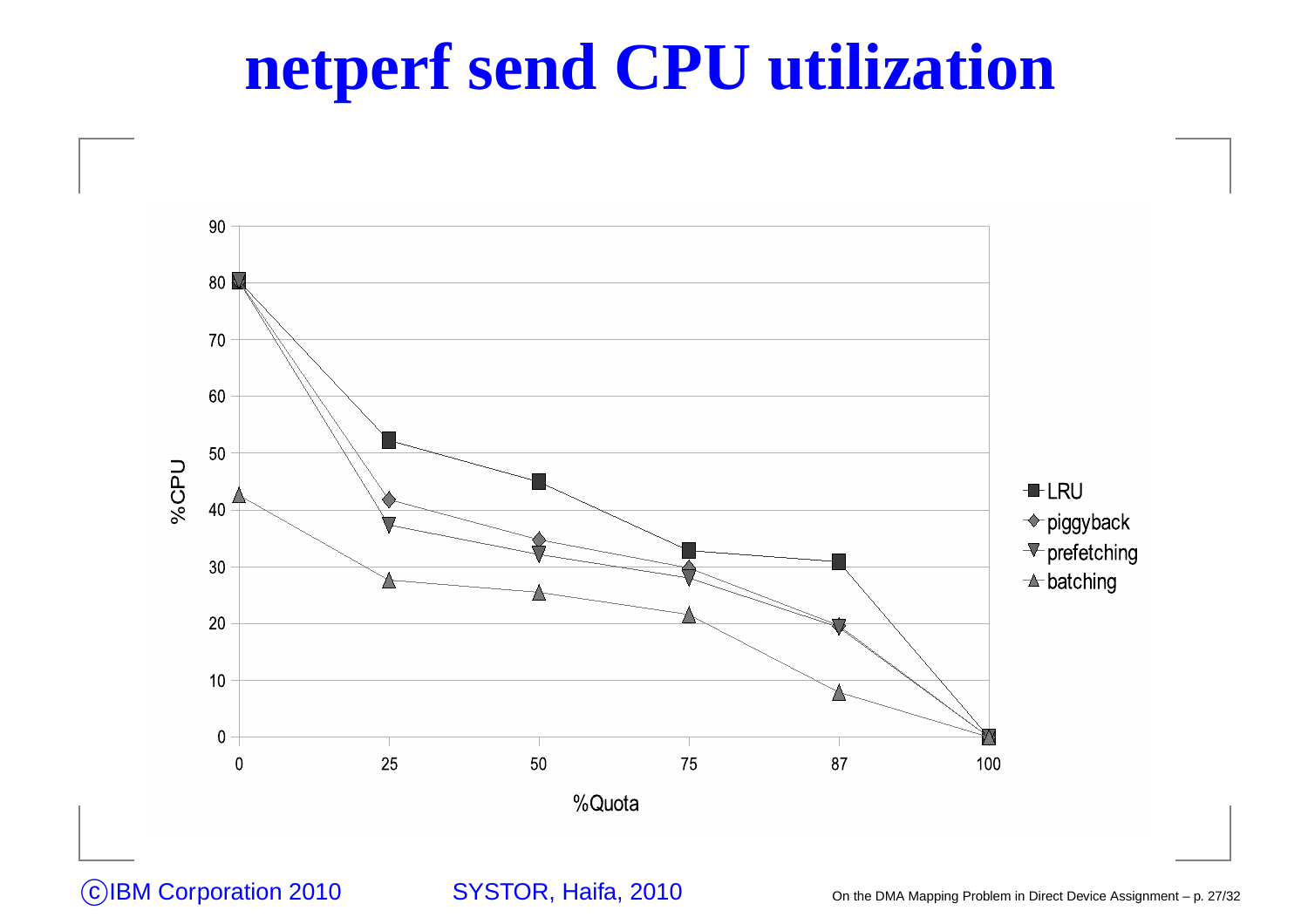#### **apache CPU utilization**

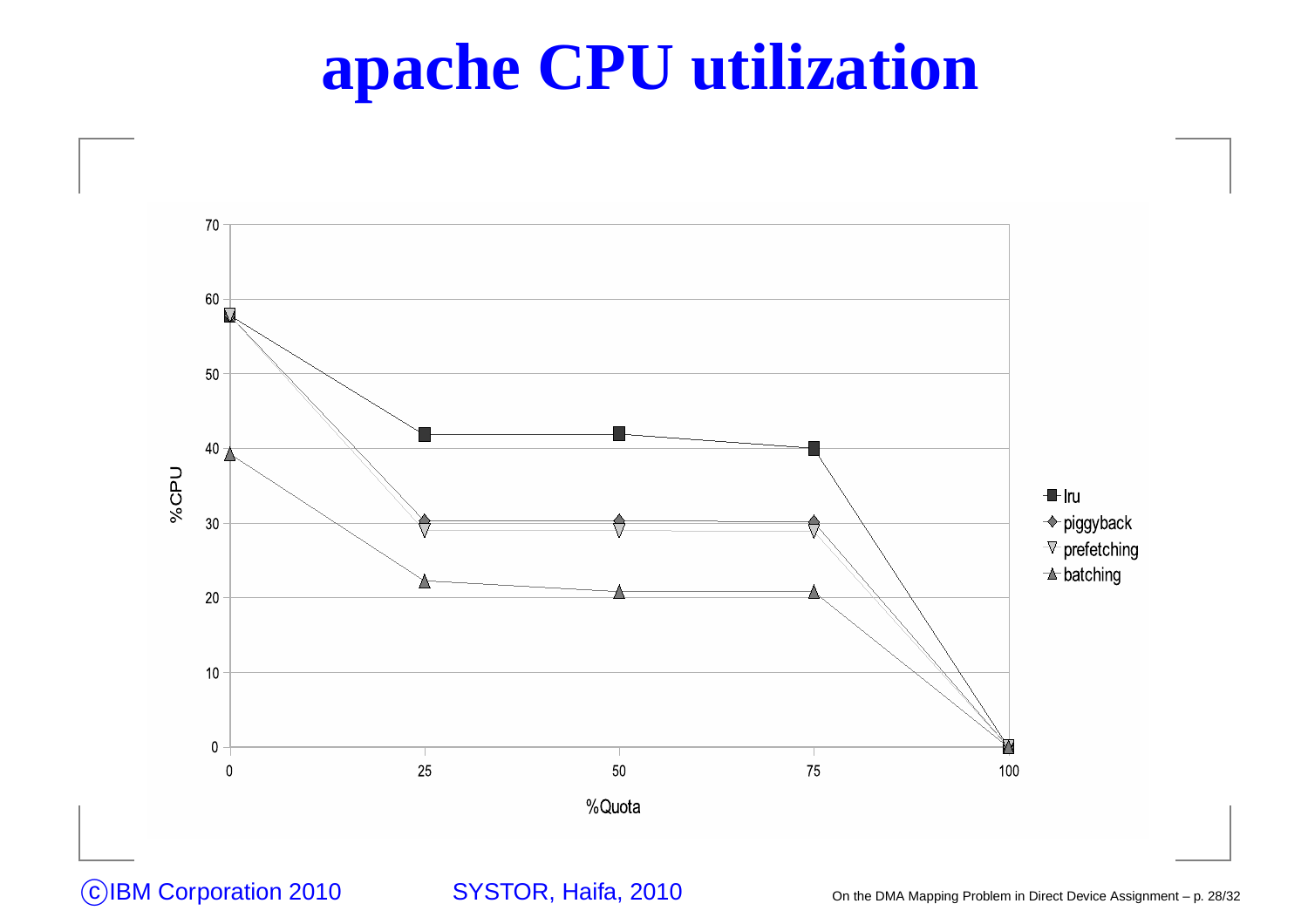## **Summary & Conclusions**

- Direct device assignment gives best performance of all I/O virtualization methods.
- **...** but also poses new problems.
- In particular, how to balance DMA mapping memoryconsumption and performance?
- We propose the <mark>on-demand DMA mapping strategy</mark>.
	- Mappings are cached, with the size of the cache limited by <sup>a</sup> quota.
	- Remappings are batched, and new mappingsprefetched.
	- Same run-time performance as persistent mapping, better memory utilization for common workloads.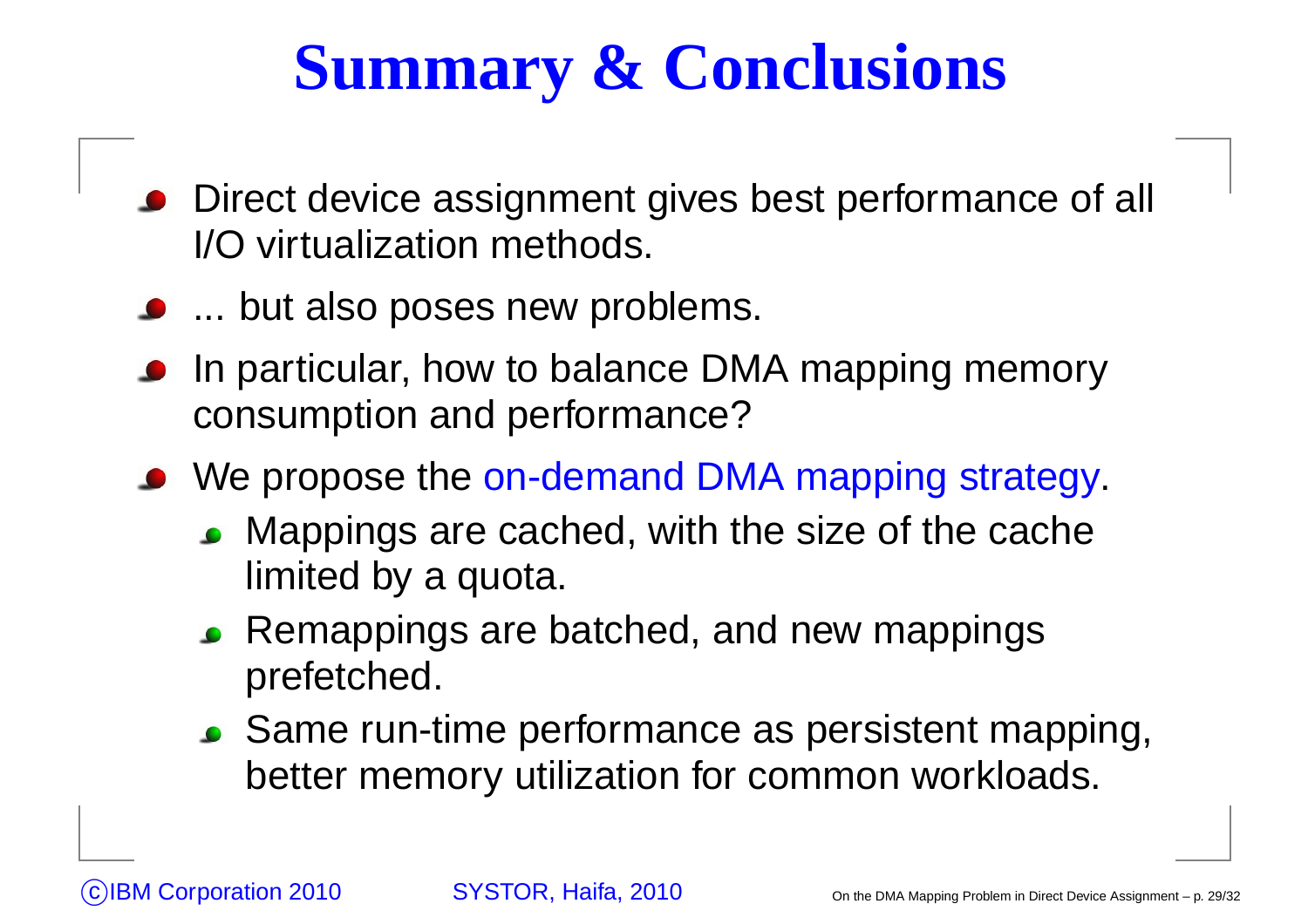# **Bibliography**

Barham03: "Xen and the Art of Virtualization", SOSP '03

- Bellard05: "QEMU, <sup>a</sup> Fast and Portable DynamicTranslator", USENIX '05
- Ben-Yehuda06: "Utilizing IOMMUs for Virtualization inLinux and Xen", OLS '06
- Ben-Yehuda07: "The Price of Safety: Evaluating IOMMU Performance", OLS '07
- Bhargave08: "Accelerating two-dimensional page walksfor virtualized systems", ASPLOS '08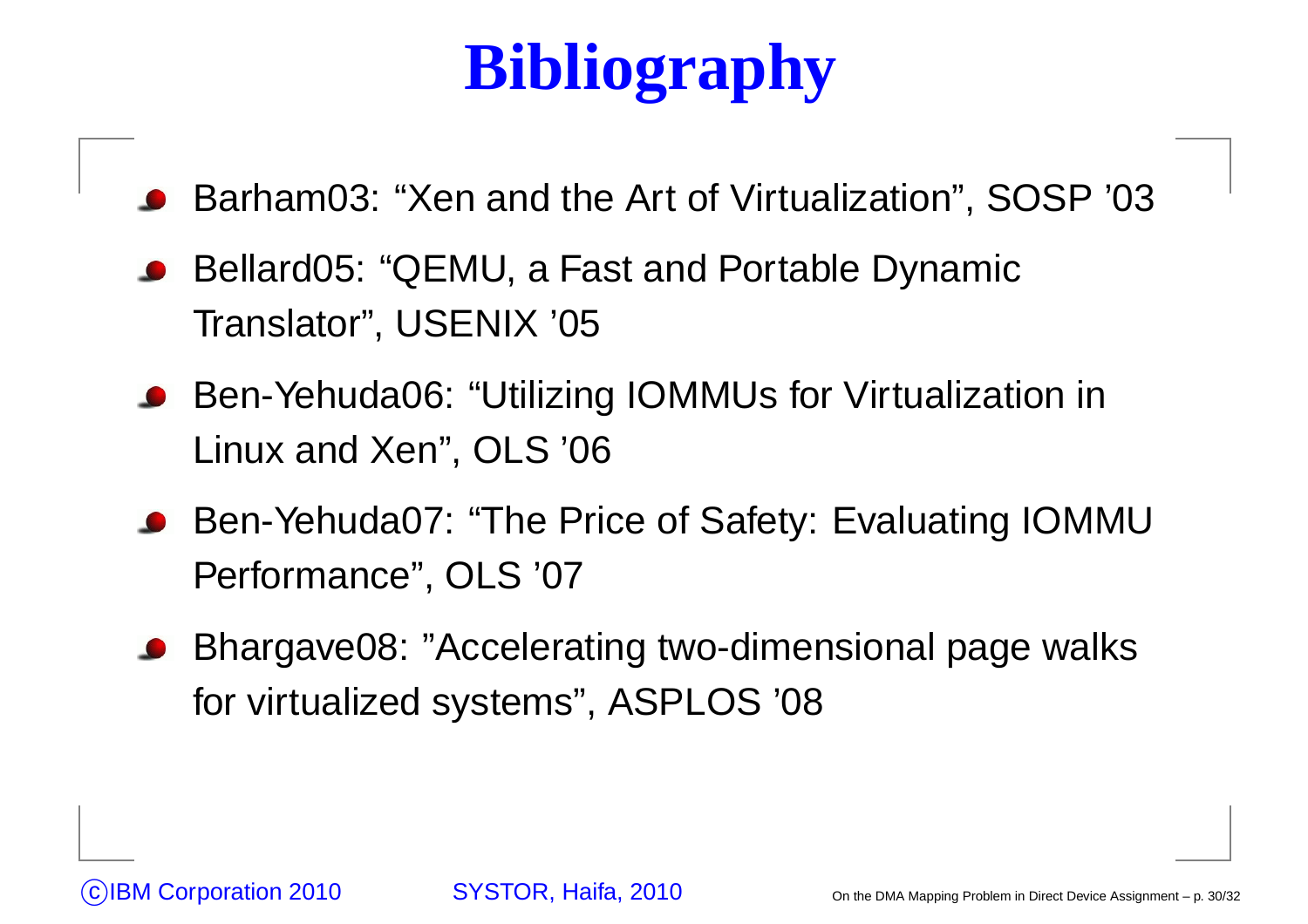# **Bibliography cont.**

- Borodin91: "Competitive paging with locality of reference", STOC '91
- Chen08: "Overshadow: A Virtualization-Based Approach to Retrofitting Protection in CommodityOperating Systems", ASPLOS '08
- Fiat97: "Experimental studies of access graph based heuristics: beating the LRU standard?", SODA '97
- Liu06: "High Performance VMM-Bypass I/O in Virtual Machines", USENIX '06
- Kivity07: "kvm: The Kernel-Based Virtual Machine forLinux", OLS '07
- Popek74: "Formal Requirements for Virtualizable Third Generation Architectures", CACM 17(7), '74